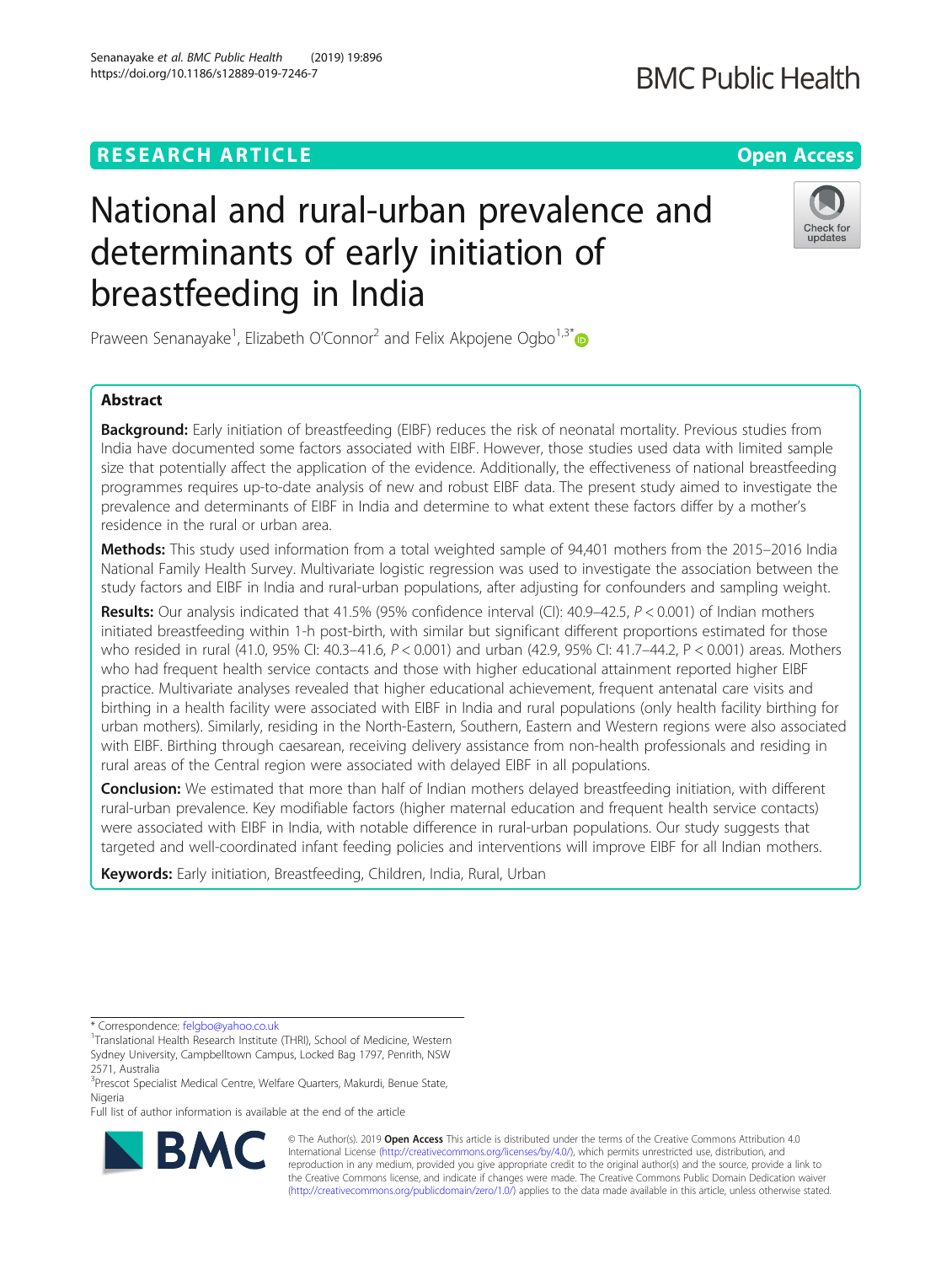## Background

Early initiation of breastfeeding (EIBF, defined as the provision of only breast milk to the newborn within the first hour of birth) has been well-documented to reduce the risk of neonatal mortality  $[1-4]$  $[1-4]$  $[1-4]$  $[1-4]$ . The protective effect of EIBF is based on the immunological components of the breast milk  $[5, 6]$  $[5, 6]$  $[5, 6]$  $[5, 6]$ , the improvement in exclusive breastfeeding [[7](#page-11-0)–[9\]](#page-11-0) and the avoidance of prelacteal foods that deprive newborns of colostrum, rich in nutrients and immunoglobulins needed to fight disease [[10,](#page-11-0) [11](#page-11-0)]. Despite the evidence supporting the protective effect of EIBF, the prevalence of EIBF remains low (an average of 50%) in many developing countries [\[12](#page-11-0), [13](#page-11-0)], where the majority of preventable neonatal deaths exist [[6\]](#page-10-0), compared to the global recommendation of 90% [\[14](#page-11-0)]. Although India has made some progress in increasing EIBF rates in the past decade  $[15]$  $[15]$ , evidence from regional areas indicated that the proportion of mothers who put their babies to the breast within the first hour of birth remains below the expected level, ranging from 36% [\[16](#page-11-0)] to 42% [\[17](#page-11-0), [18](#page-11-0)].

A previous national study based on the 2005–2006 India National Family Health Survey (NFHS-3) [\[19](#page-11-0)] has elucidated factors associated with delayed EIBF in India. These attributes included caesarean delivery and living in the Central region. In contrast, health facility birthing, listening to the radio, frequent antenatal visits and living in the Northeastern, Southern or Western region were associated with increased likelihood of EBIF in India [[19](#page-11-0)]. However, findings from these studies may not provide a current evidence base on EIBF in India. Similarly, it is unclear whether EIBF behaviour has changed in the past decade because of the implementation of a number of maternal and child health (MCH) interventions (e.g. Reproductive, Maternal, Newborn, Child, and Adolescent Health [RMNCH+A] Strategy [[20](#page-11-0)], National Rural Health Mission, NRHM [[21\]](#page-11-0) and National Urban Health Mission under the National Health Mission [\[22\]](#page-11-0)) and sample size differences.

In the NFHS-3, approximately 110,000 households were selected nationally from 1 billion people based on the 2001 census frame [[23](#page-11-0)] compared to nearly 572,000 selected households from 1.2 billion people based on the 2011 census list in the 2015–2016 India National Family Health Survey (NFHS-4), [\[24](#page-11-0), [25\]](#page-11-0), which is the data source for the present study. Notably, the NFHS-4 has been documented to serve as the benchmark for future national household surveys in India [[24](#page-11-0)–[26](#page-11-0)]. The availability of new and more nationally representative data calls for up-to-date evidence to inform EIBF programmes and help policy decision-makers and health administrators provide targeted breastfeeding policies and interventions.

Additionally, the past nationwide study from India did not examine the differences in the factors associated with EIBF in both rural and urban populations of India given the implementation of both rural- and urbanspecific MCH interventions [[21,](#page-11-0) [22](#page-11-0)]. Reports have indicated that there are significant disparities in socioeconomic status and health service access in India, with subsequent impact on disease burden and health status  $[27-30]$  $[27-30]$  $[27-30]$  $[27-30]$ , and whether these factors have an impact on EIBF remains unclear. An investigation into the factors associated with EIBF across rural-urban residence is crucial to understand where additional intervention is needed to meet the national and subnational breastfeeding targets. The present study aimed to investigate the prevalence and determinants of EIBF at the national level in India, along with those for rural-urban populations.

#### **Methods**

#### Data sources

The NFHS-4 data, also known as the India Demographic and Health Survey (DHS) were used for this study, collected by the International Institute for Population Sciences (IIPS), Mumbai through the Ministry of Health and Family Welfare (MoHFW), Government of India. The Inner City Fund (ICF) International, Maryland, USA provided technical assistance in data collection efforts. Infant and young child feeding practices (including EIBF) data, as well as socio-demographic and household characteristics were collected from a nationwide representative sample of women aged 15–49 years. The response rates in the interview varied across the states and territories of India, from 94.0% in Andhra Pradesh and West Bengal [\[24](#page-11-0), [25](#page-11-0)] to 99.6% in Bihar [[26\]](#page-11-0).

Using a two-stage sampling design, a total sample of approximately 572,000 households (including women aged 15–49 years and men aged 15–54 years) across both rural and urban areas was obtained for the NFHS-4, with villages and census enumeration blocks as the primary sampling units, respectively. The NFHS-4 was based on the 2011 census, where an urban area constitutes statutory towns, census towns and outgrowths, while all areas other than urban were rural. The basic unit for rural areas is the revenue village. Specific exposition of what statutory towns, census towns and outgrowths mean are provided elsewhere [[31\]](#page-11-0).To obtain the sample of mothers who initiated breastfeeding within the first hour of birth, we restricted our analyses to the youngest living children aged less than 24 months, living with respondent (women aged 15–49 years) to reduce the potential effect of recall bias [\[32\]](#page-11-0). The total weighted sample was 94,104 for the total population of India, 68, 260 for rural areas and 25,843 for urban areas. Additional information on the survey methodology is provided in the final India DHS reports [[24,](#page-11-0) [25](#page-11-0)].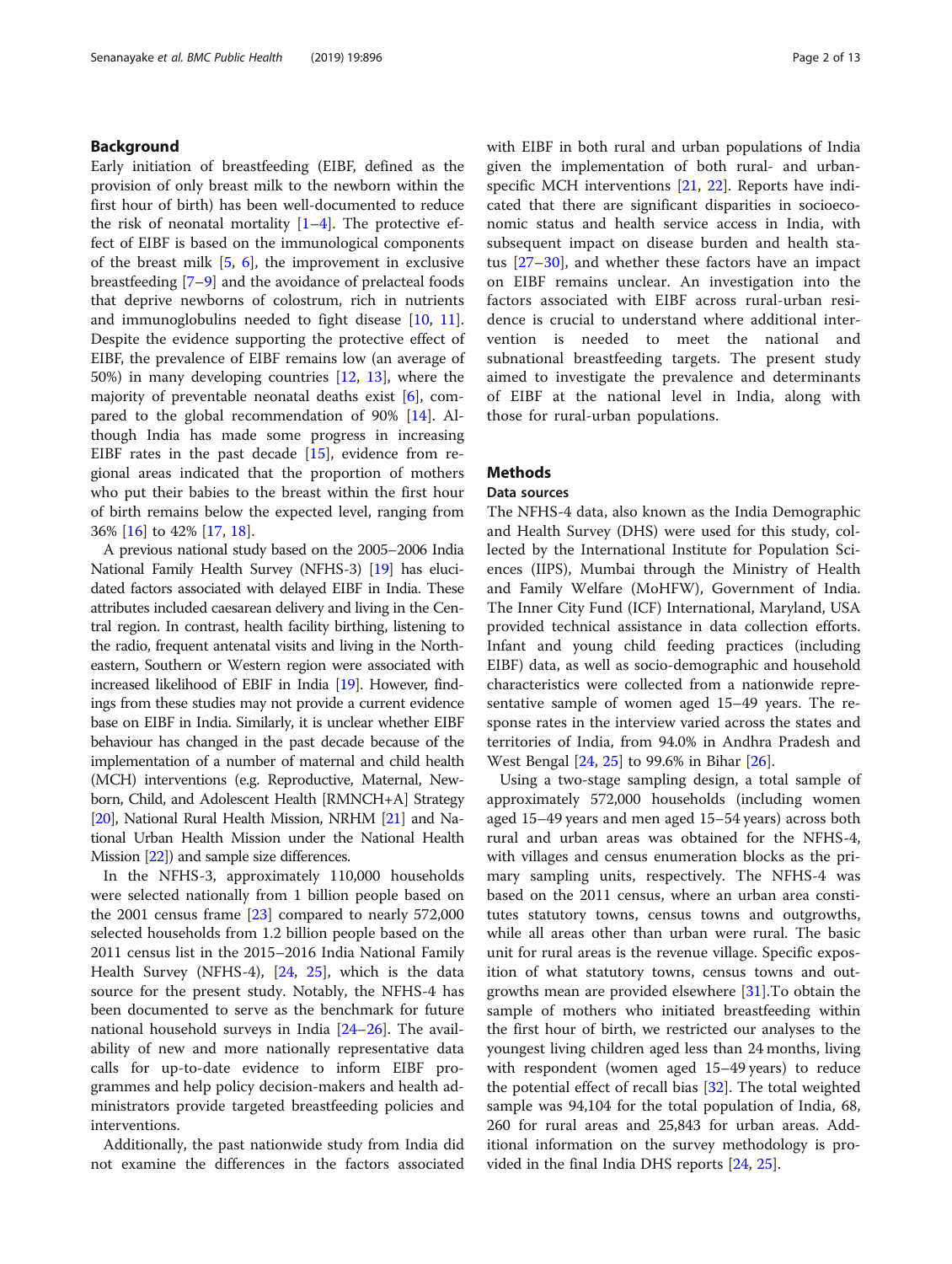## Outcome variable

In the present study, early or timely initiation of breastfeeding was measured as the proportion of infants 0–23 months of age who were put to the breast within the first hour of birth, in line with the World Health Organisation and United Nations Children's Funds (WHO/ UNICEF) definitions for assessing infant and young child feeding practices [\[33](#page-11-0)].

#### Study variables

We selected study factors based on the evidence from previous studies [\[34](#page-11-0)–[36\]](#page-11-0), including socio-economic, individual and health service factors. Socio-economic factors included the mother's highest educational level and employment status, household wealth index and father's highest educational level. The household wealth index was derived from a principal components analysis conducted by the IIPS and ICF International and was calculated as a score of ownership household assets such as transportation device, ownership of durable goods and household facilities [\[37\]](#page-11-0). The household wealth index was classified into five categories (quintiles), and each household was assigned to one of these wealth index categories, namely: poorest, poorer, middle, rich and richest. We re-categorised the bottom 40% of households as poor households, the next 40% as the middle households and the top 20% as rich households to provide sufficient numbers in each category, consistent with previously published studies [[9,](#page-11-0) [35](#page-11-0), [38\]](#page-11-0). Individual factors included maternal age, the gender of the child, preceding birth interval and birth order of the child (the position of the child in the family).

Health service factors included the number of antenatal care (ANC) visits, the place of delivery, the mode of delivery and the type of delivery assistance. Delivery assistance received from non-health professionals (i.e., assistance from outside the health facility) was categorised as either traditional birth attendants (TBAs or Dai in India) or other non-health professionals. A traditional birth attendant is commonly a woman, who assists the mother during childbirth and who originally acquired those birthing skills by working with other traditional birth attendants or by delivering babies herself [[39\]](#page-11-0). Other non-health professionals included relatives, friends, no one and others, while health professionals included doctors, auxiliary nurse midwives, nurses, midwives, and lady health visitors [\[40](#page-11-0)].

Given that India is a federal union that comprise 29 states and 7 union territories, with a total of 36 entities, we also considered geographical region in the analyses. The states and union territories are aggregated into six zonal councils (North, South, East, West, Central and North-Eastern) to facilitate inter-state cooperation with

regard to better socio-political and economic collaboration, and health system strengthening [\[19](#page-11-0), [20](#page-11-0)].

#### Statistical analysis

Our preliminary analyses involved the calculation of the frequencies (and percentages) of the study factors for the overall population and rural-urban residence, prevalence of EIBF in India and rural-urban residence, as well as a series of frequencies and cross-tabulations to estimate the prevalence of EIBF by the study factors for all three locations (overall population and rural-urban residence). This was followed by univariate logistic regression analysis to examine factors associated with EIBF in India and rural-urban residence. We only entered into the multivariate models, those study variables with Pvalue < 0.05 in univariate models to estimate the factors associated with EIBF in India and rural-urban residence. Univariate and multivariate odds ratios (ORs) and their 95% confidence intervals were reported in the present study for all three locations. All analyses were performed using the 'svy' command for calculation of counts and percentages in Stata 15.0 (Stata Corporation, College Station, Texas, USA) to adjust for sampling weight, clustering and stratification.

## **Ethics**

The Ethics Review Board at the International Institute for Population Sciences, Mumbai, India granted the DHS project ethical approvals before the surveys were conducted, with written informed consent obtained from participants during the surveys. Approval was sought from Measure DHS and permission was granted for this use.

### Results

### Characteristics of the study population

In the total weighted sample of 94,104 women aged 15– 49 years, 59.3% had secondary and higher education in the total population, 13.5% had primary education and 27.3% had no education. In rural areas, a little above half (53.4%) of mothers had secondary and higher education, while 14.6% had primary education and 32.0% had no education. In contrast, the majority (74.6%) of mothers had secondary and higher education in the urban population, while 10.6% had primary education and 14.8% had no education [Additional file [1](#page-10-0)].

## Prevalence of EIBF in the study population

The proportion of mothers who initiated breastfeeding within the first hour of birth for children aged 0–23 months was 41.5% [95% confidence interval (CI): 40.9– 42.5,  $P < 0.001$  $P < 0.001$ ] in the total population [Table 1]. The study found a higher proportion of mothers with secondary and above education level who put their babies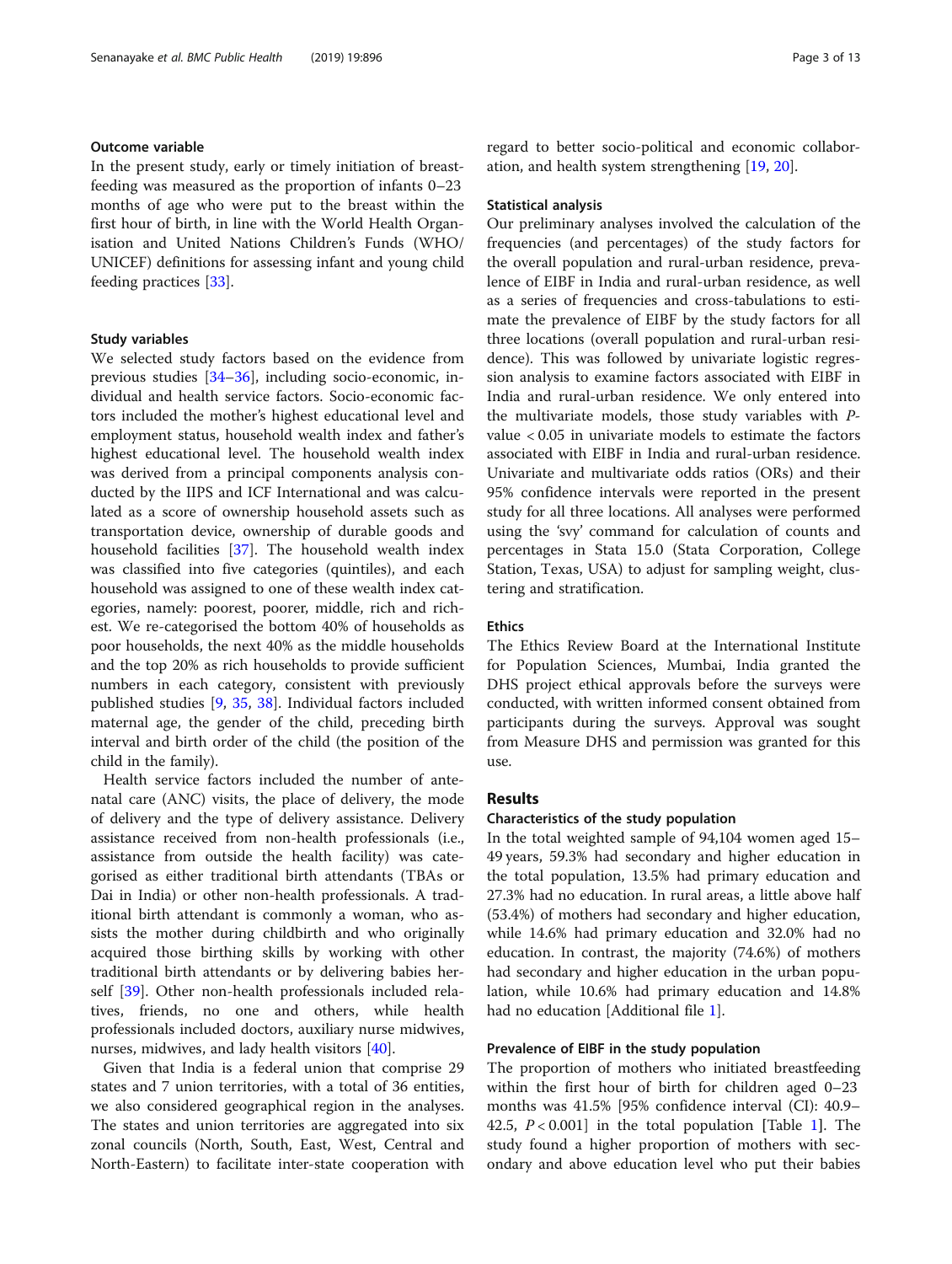|                         |        | Total population (India) |           | Rural  |                        |           | Urban  |                        |           |
|-------------------------|--------|--------------------------|-----------|--------|------------------------|-----------|--------|------------------------|-----------|
|                         | $N^*$  | Prevalence<br>(95% CI)   | $P$ value | $N^*$  | Prevalence<br>(95% CI) | $P$ value | $N^*$  | Prevalence<br>(95% CI) | $P$ value |
| <b>EIBF</b>             |        |                          |           |        |                        |           |        |                        |           |
| Yes                     | 39.048 | 41.5 (40.9-42.1)         | < 0.001   | 27,951 | $41.0(40.3 - 41.6)$    | < 0.001   | 11,097 | 42.9 (41.7-44.2)       | < 0.001   |
| <b>No</b>               | 55.056 | 58.5 (57.9-59.1)         |           | 40,309 | 59.1 (58.4-59.7)       |           | 14.747 | 57 (55.8-58.3)         |           |
| Socio-economic factors  |        |                          |           |        |                        |           |        |                        |           |
| Maternal working status |        |                          |           |        |                        |           |        |                        |           |
| Not working             | 6,228  | $16.0(15.3 - 16.7)$      | 0.064     | 4,279  | $15.3(14.6 - 16.1)$    | 0.135     | 1,949  | $17.6(16.1-19.2)$      | 0.542     |
| Working                 | 772    | $2.0(1.8-2.2)$           |           | 597    | $2.1(1.9-2.4)$         |           | 175    | $1.6(1.2-2.0)$         |           |
| Maternal education      |        |                          |           |        |                        |           |        |                        |           |
| No education            | 9,344  | 23.9 (23.2-24.6)         | < 0.001   | 7,919  | 28.3 (27.5-29.2)       | < 0.001   | 1,425  | 12.8(11.7, 14.1)       | < 0.001   |
| Primary                 | 5,125  | 13.1 (12.6-13.7)         |           | 3,980  | 14.2 (13.7-14.8)       |           | 1,145  | $10.3(9.1 - 11.7)$     |           |
| Secondary and above     | 24,578 | $62.9(62.1 - 63.8)$      |           | 16,052 | 57.4 (56.5 - 58.4)     |           | 8,526  | 76.8 (75.1 - 78.5)     |           |
| Father's education      |        |                          |           |        |                        |           |        |                        |           |
| No education            | 1,122  | $2.9(2.6-3.1)$           | 0.0186    | 888    | $3.2$ (2.9-3.5)        | 0.020     | 234    | $2.1(1.6-2.7)$         | 0.149     |
| Primary                 | 4,879  | 12.5 (11.9-13.1)         |           | 3,446  | 12.3 (11.7-13.0)       |           | 1,433  | $12.9(11.7-14.3)$      |           |
| Secondary and above     | 972    | $2.5(2.2-2.8)$           |           | 522    | $1.9(1.7-2.1)$         |           | 450    | $4.1(3.4-4.9)$         |           |
| Household wealth index  |        |                          |           |        |                        |           |        |                        |           |

<span id="page-3-0"></span>Table 1 Prevalence of early initiation of breastfeeding (EIBF) by study factors among children aged 0-23 months in India, NFHS 2015–2016

| Poor                                                           | 17.804 | 45.6 (44.6-46.6)    | < 0.001 | 16,226 | $58.1 (57.1 - 59.1) < 0.001$ |         | 1,578  | 14.2 (12.9-15.7)  | 0.030   |
|----------------------------------------------------------------|--------|---------------------|---------|--------|------------------------------|---------|--------|-------------------|---------|
| Middle                                                         | 8,226  | 21.1 (20.4-21.8)    |         | 6,093  | $21.8(21.1 - 22.5)$          |         | 2,133  | 19.2 (17.8-20.8)  |         |
| <b>Rich</b>                                                    | 13,018 | 33.3 (32.4-34.3)    |         | 5,632  | 20.2 (19.4-20.9)             |         | 7,386  | 66.6 (64.6-68.5)  |         |
| Individual factors                                             |        |                     |         |        |                              |         |        |                   |         |
| Mother's age                                                   |        |                     |         |        |                              |         |        |                   |         |
| $15-19$ years                                                  | 2,302  | $5.9(5.5-6.3)$      | < 0.001 | 1,834  | $6.6(6.2 - 7.0)$             | < 0.001 | 468    | $4.2$ $(3.5-5.0)$ | 0.037   |
| $20 - 34$ years                                                | 34,837 | 89.2 (88.8-89.7)    |         | 24,683 | 88.3 (87.8-88.8)             |         | 10,154 | 91.5 (90.5-92.4)  |         |
| 35-49 years                                                    | 1,909  | $4.9(4.6 - 5.2)$    |         | 1,434  | $5.1(4.8-5.5)$               |         | 475    | $4.3(3.7-5.0)$    |         |
| Marital status                                                 |        |                     |         |        |                              |         |        |                   |         |
| Currently married                                              | 38,715 | 99.2 (99.0-99.3)    | 0.045   | 27,690 | 99.1 (98.9-99.2)             | 0.036   | 11,025 | 99.4 (99.1-99.6)  | 0.474   |
| Never married / formerly<br>married (divorced/separated/widow) | 333    | $0.8(0.7-0.9)$      |         | 261    | $0.9(0.7-1.1)$               |         | 71     | $0.6(0.4-0.9)$    |         |
| Health service factors                                         |        |                     |         |        |                              |         |        |                   |         |
| Place of delivery                                              |        |                     |         |        |                              |         |        |                   |         |
| Home                                                           | 5,781  | 14.8 (14.2-15.4)    | < 0.001 | 4,965  | $17.8(17.0-18.5) < 0.001$    |         | 816    | $7.4(6.4 - 8.5)$  | < 0.001 |
| Health facility                                                | 33,267 | 85.2 (84.6-85.8)    |         | 22,986 | 82.2 (81.5-83.0)             |         | 10,281 | 92.7 (91.5-93.7)  |         |
| Mode of delivery                                               |        |                     |         |        |                              |         |        |                   |         |
| Vaginal delivery                                               | 33,009 | 84.5 (83.9-85.2)    | < 0.001 | 24,611 | 88.1 (87.4-88.6)             | < 0.001 | 8,398  | 75.7 (73.9-77.4)  | < 0.001 |
| Caesarean delivery                                             | 6,039  | 15.5 (14.8-16.2)    |         | 3,340  | 12.0 (11.4-12.6)             |         | 2,698  | 24.3 (22.6-26.1)  |         |
| Type of delivery assistance                                    |        |                     |         |        |                              |         |        |                   |         |
| Health professionals                                           | 28,891 | 74.0 (73.2-74.8)    | < 0.001 | 19,629 | $70.2(69.4-71.1) < 0.001$    |         | 9,262  | 83.5 (81.9-84.9)  | < 0.001 |
| Traditional birth attendants                                   | 3,242  | $8.3(7.9 - 8.8)$    |         | 2,771  | $9.9(9.4 - 10.5)$            |         | 472    | $4.3(3.6 - 5.0)$  |         |
| Other non-health professionals                                 | 6,669  | $17.1(16.5 - 17.7)$ |         | 5,343  | 19.1 (18.4-19.9)             |         | 1,326  | $12.0(10.7-13.3)$ |         |
| Antenatal clinic visits                                        |        |                     |         |        |                              |         |        |                   |         |
| None                                                           | 5,182  | 13.3 (12.7-13.9)    | < 0.001 | 4,259  | $15.2$ (14.6-16.0) < 0.001   |         | 923    | $8.3(7.3-9.5)$    | < 0.001 |
| $1 - 3$                                                        | 11,551 | 29.6 (28.9-30.3)    |         | 9,286  | 33.2 (32.4-34.1)             |         | 2,265  | 20.4 (18.9-22.0)  |         |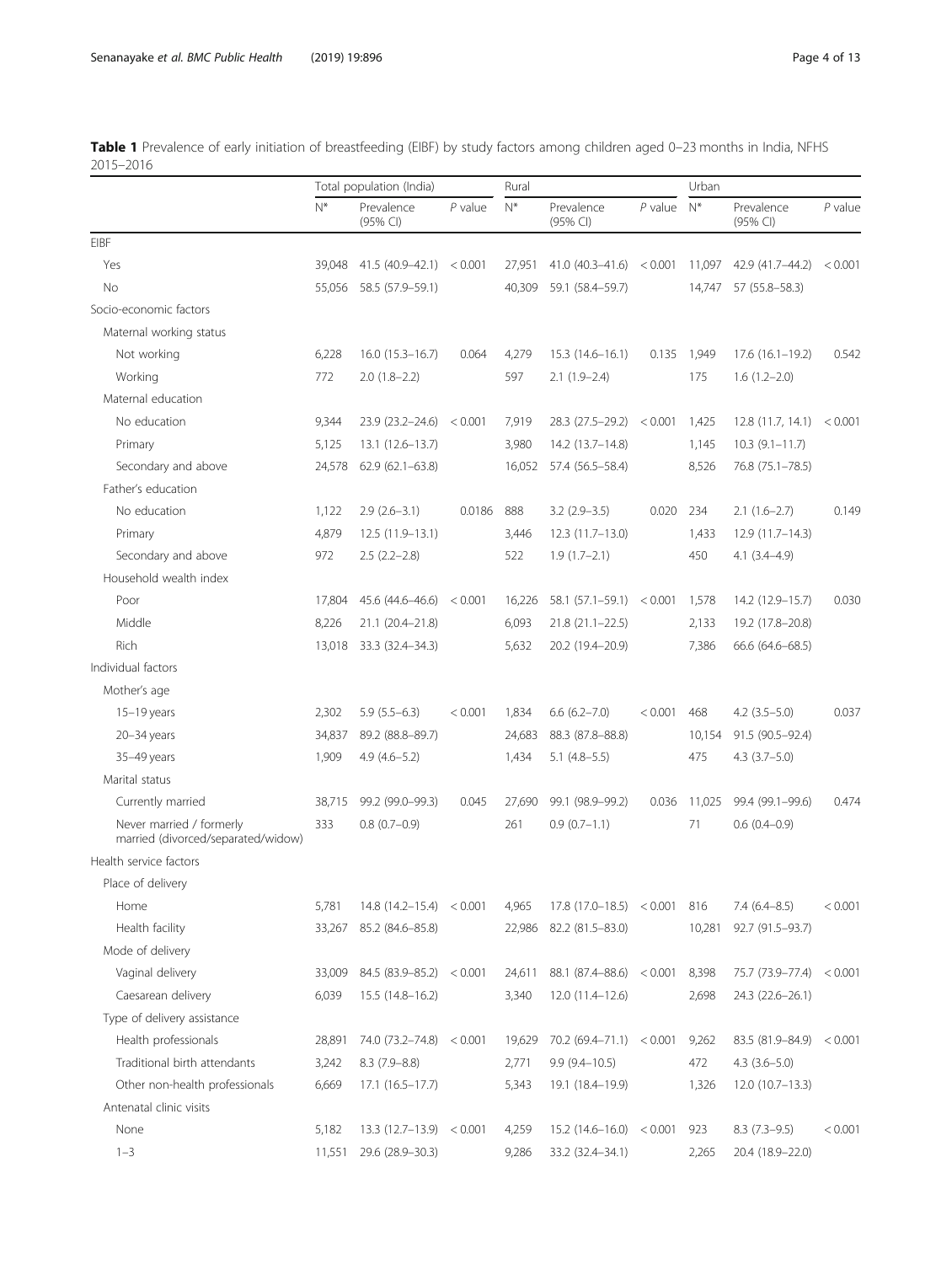| Table 1 Prevalence of early initiation of breastfeeding (EIBF) by study factors among children aged 0-23 months in India, NFHS |  |  |
|--------------------------------------------------------------------------------------------------------------------------------|--|--|
| 2015-2016 (Continued)                                                                                                          |  |  |

|                      |        | Total population (India) |           | Rural  |                        |           | Urban |                        |           |
|----------------------|--------|--------------------------|-----------|--------|------------------------|-----------|-------|------------------------|-----------|
|                      | $N^*$  | Prevalence<br>$(95%$ CI) | $P$ value | $N^*$  | Prevalence<br>(95% CI) | $P$ value | $N^*$ | Prevalence<br>(95% CI) | $P$ value |
| Four or more         | 22,015 | 56.4 (55.5–57.3)         |           | 14,211 | 50.8 (49.8-51.9)       |           | 7,805 | 70.3 (68.5 - 72.0)     |           |
| Environmental factor |        |                          |           |        |                        |           |       |                        |           |
| Geographical region  |        |                          |           |        |                        |           |       |                        |           |
| North                | 3,853  | $9.9(9.3 - 10.4)$        | < 0.001   | 2,618  | $9.4(8.8-9.9)$         | < 0.001   | 1,235 | $11.1(10.0-12.4)$      | < 0.001   |
| South                | 8,527  | 21.8 (20.8-22.9)         |           | 5,017  | 18.0 (16.9-19.0)       |           | 3,510 | 31.6 (29.7–33.6)       |           |
| East                 | 10,321 | $26.4(25.3-27.6)$        |           | 8,503  | 30.4 (29.2-31.7)       |           | 1,818 | $16.4(14.8-18.1)$      |           |
| West                 | 6,440  | $16.5(15.4 - 17.7)$      |           | 3,710  | $13.3(12.3 - 14.4)$    |           | 2,730 | 24.6 (22.3–27.1)       |           |
| Central              | 7.790  | 20.0 (19.2-20.7)         |           | 6,260  | 22.4 (21.5-23.4)       |           | 1,530 | 13.8 (12.8-14.9)       |           |
| North-East           | 2,117  | $5.4(5.1-5.8)$           |           | 1,843  | $6.6(6.1 - 7.1)$       |           | 274   | $2.5(2.2-2.7)$         |           |

Prevalence (EIBF): The proportion of children 0-23 months of age who were put to the breast within one hour of birth; N\*: the weighted total number varies between categories due to missing data

to the breast within the first hour of birth in the total population [62.9% (95% CI: 62.1–63.8), P < 0.001]. Mothers who received delivery assistance from health professionals also reported a higher proportion of EIBF compared to those who were assisted by TBAs or other non-professionals in India. The prevalence of early initiation of breastfeeding was 41.0% (95% CI: 40.3–41.6,  $P < 0.001$ ) in the rural population and 42.9% (95% CI: 4[1](#page-3-0).7–44.2,  $P < 0.001$ ) in the urban population [Table 1], reflecting a significant difference between EIBF prevalence among mothers who resided in rural areas compared to those who lived in urban areas of India. There was a higher proportion of EIBF mothers with secondary and above education level in the urban population (76.8, 95% CI: 75.1–78.5%, P < 0.001) compared to the rural population (57.4, 95% CI: 56.5–58.4%, P < 0.001).

## Determinants of early initiation of breastfeeding in India

In the total population of India, mothers with secondary and above education were significantly more likely to timely initiate breastfeeding compared to mothers with no schooling [Adjusted Odds ratio (AOR): 1.40, 95% CI: 1.24–1.59; P < 0.001) [Table [2](#page-5-0)]. Conversely, higher partner education was associated with delayed EIBF (AOR: 0.75, 95% CI: 0.62-0.91;  $P = 0.004$  for secondary and above education). Women who had been formerly married were more likely to initiate breastfeeding within 1 h of birth (AOR: 2.13, 95% CI: 1.31–3.46; P = 0.002). Caesarean birth was associated with delayed EIBF in the Indian population (AOR: 0.53, 95% CI: 0.49–0.56; P < 0.001). Mothers who were assisted by TBAs or other non-health professionals were less likely to practice EIBF compared to those who received assistance from health professionals (AOR: 0.87, 95% CI: 0.80–0.94; P < 0.001 and AOR: 0.84, 95% CI: 0.79–0.90; P < 0.001 respectively). Mothers who received four or more antenatal care visits and those who gave birth in a health facility were more likely to practice EIBF compared to those who received no ANC visits and those who birthed at home (AOR: 1.43, 95% CI: 1.33–1.55; P < 0.001 and AOR: 1.22, 95% CI: 1.14–1.31; P < 0001, respectively). Concerning geographic regions, mothers who resided in the North-East were more likely to initiate breastfeeding in the first-hour post-birth compared to those who resided in the North (AOR: 3.64, 95% CI: 2.89–4.60; P < 0.001). Residence in the Southern, Eastern and Western regions was significantly associated with EIBF practice in India [Table [2](#page-5-0)].

## Determinants of early initiation of breastfeeding in ruralurban India

Among the rural population, higher maternal education increased the odds of EIBF (AOR: 1.40, 95% CI: 1.23– 1.59; P < 0.001 for secondary and above education) [Table [3](#page-6-0)]. Rural mothers who had previously been married were more likely to practice EIBF (AOR: 2.00, 95% CI: 1.17–3.41,  $P = 0.011$ ). Urban mothers with husbands who had secondary and above education were also less likely to initiate breastfeeding compared to those who had no education (AOR: 0.59, 95% CI: 0.37–0.94; P = 0.028). The association between partner education and EIBF was attenuated in rural areas (AOR: 0.81, 95% CI: 0.66–1.00;  $P = 0.050$ ).

Both rural and urban mothers who gave birth in health facilities had a higher likelihood of engaging in EIBF (AOR: 1.19, 95% CI: 1.11–1.27; P < 0.001 for rural and AOR: 1.45, 95% CI: 1.18–1.78; P < 0.001 for urban). Caesarean birth and delivery assistance from TBAs or other non-health professionals were associated with decreased odds of EIBF in rural areas (AOR: 0.54, 95% CI: 0.50– 0.58; P < 0.001 for caesarean births; AOR: 0.88, 95% CI: 0.81–0.96;  $P = 0.002$  for TBAs and AOR: 0.85, 95% CI: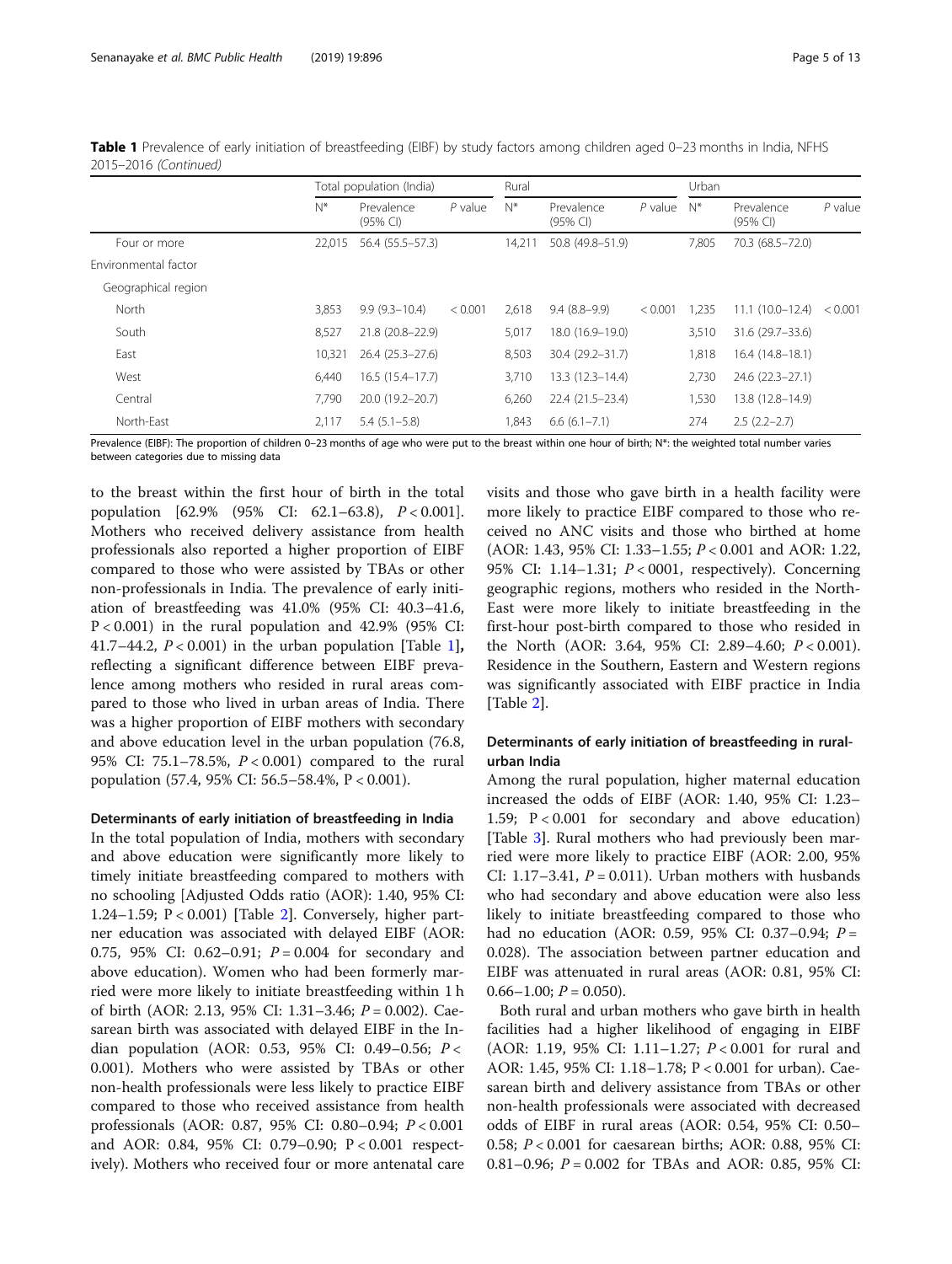<span id="page-5-0"></span>

|                                                             | Unadjusted OR | 95% CI         | $P$ value | Adjusted <sup>a</sup> OR | 95% CI        | $P$ value |
|-------------------------------------------------------------|---------------|----------------|-----------|--------------------------|---------------|-----------|
| Socioeconomic factors                                       |               |                |           |                          |               |           |
| Maternal working status                                     |               |                |           |                          |               |           |
| Not working                                                 | 1.00          |                |           | 1.00                     |               |           |
| Working                                                     | 0.88          | $0.76 - 1.00$  | 0.061     | 0.87                     | $0.75 - 1.00$ | 0.044     |
| Maternal education                                          |               |                |           |                          |               |           |
| No education                                                | 1.00          |                |           | 1.00                     |               |           |
| Primary                                                     | 1.19          | $1.11 - 1.27$  | < 0.001   | 1.09                     | $0.93 - 1.26$ | 0.285     |
| Secondary and above                                         | 1.38          | $1.32 - 1.44$  | < 0.001   | 1.40                     | $1.24 - 1.59$ | < 0.001   |
| Father's education                                          |               |                |           |                          |               |           |
| No education                                                | 1.00          |                |           | 1.00                     |               |           |
| Primary                                                     | 1.12          | $1.00 - 1.27$  | 0.058     | 0.95                     | $0.83 - 1.08$ | 0.449     |
| Secondary and above                                         | 0.95          | $0.80 - 1.12$  | 0.514     | 0.75                     | $0.62 - 0.91$ | 0.004     |
| Individual factors                                          |               |                |           |                          |               |           |
| Marital status                                              |               |                |           |                          |               |           |
| Currently married                                           | 1.00          |                |           | 1.00                     |               |           |
| Never married / formerly married (divorced/separated/widow) | 1.22          | $1.00 - 1.48$  | 0.046     | 2.08                     | $1.30 - 3.35$ | 0.002     |
| Preceding birth interval                                    |               |                |           |                          |               |           |
| No previous birth                                           | 1.00          |                |           | 1.00                     |               |           |
| $<$ 24 months                                               | 0.99          | $0.94 - 1.05$  | 0.819     | 1.16                     | $1.02 - 1.34$ | 0.027     |
| $> 24$ months                                               | 1.06          | $1.01 - 1.102$ | 0.011     | 1.15                     | $1.03 - 1.28$ | 0.010     |
| Health Service factors                                      |               |                |           |                          |               |           |
| Mode of delivery                                            |               |                |           |                          |               |           |
| Vaginal delivery                                            | 1.00          |                |           | 1.00                     |               |           |
| Caesarean delivery                                          | 0.66          | $0.62 - 0.70$  | < 0.001   | 0.53                     | $0.49 - 0.56$ | < 0.001   |
| Type of delivery assistance                                 |               |                |           |                          |               |           |
| Health professionals                                        | 1.00          |                |           | 1.00                     |               |           |
| Traditional birth attendants                                | 0.72          | $0.67 - 0.77$  | < 0.001   | 0.87                     | $0.80 - 0.94$ | < 0.001   |
| Other non-health professionals                              | 0.74          | $0.70 - 0.78$  | < 0.001   | 0.84                     | $0.79 - 0.90$ | < 0.001   |
| Antenatal clinic visits                                     |               |                |           |                          |               |           |
| None                                                        | 1.00          |                |           | 1.00                     |               |           |
| $1 - 3$                                                     | 1.14          | $1.07 - 1.21$  | < 0.001   | 0.98                     | $0.91 - 1.05$ | 0.531     |
| Four or more                                                | 1.65          | $1.55 - 1.76$  | < 0.001   | 1.43                     | $1.33 - 1.55$ | < 0.001   |
| Place of delivery                                           |               |                |           |                          |               |           |
| Home                                                        | 1.00          |                |           | 1.00                     |               |           |
| Health facility                                             | 1.43          | $1.36 - 1.51$  | < 0.001   | 1.22                     | $1.14 - 1.31$ | < 0.001   |
| Environmental factor                                        |               |                |           |                          |               |           |
| Geographical region                                         |               |                |           |                          |               |           |
| North                                                       | 1.00          |                |           | 1.00                     |               |           |
| South                                                       | 2.05          | 1.89-2.23      | < 0.001   | 1.88                     | $1.57 - 2.25$ | < 0.001   |
| East                                                        | 1.50          | $1.39 - 1.61$  | < 0.001   | 1.50                     | $1.26 - 1.78$ | < 0.001   |
| West                                                        | 2.43          | $2.20 - 2.68$  | < 0.001   | 1.92                     | $1.53 - 2.40$ | < 0.001   |
| Central                                                     | 0.85          | $0.80 - 0.91$  | < 0.001   | 0.87                     | $0.75 - 1.01$ | 0.070     |
| North East                                                  | 3.50          | $3.17 - 3.86$  | < 0.001   | 3.64                     | 2.89-4.60     | < 0.001   |

Statistically significant (using confidence interval and P < 0.05) study factors from multivariate models are shown; <sup>a</sup>Adjusted for listening to radio/television, reading newspaper/magazine, religion, caste/tribe, religion, child age, baby sex, place of residence, birth order, maternal age and maternal body mass index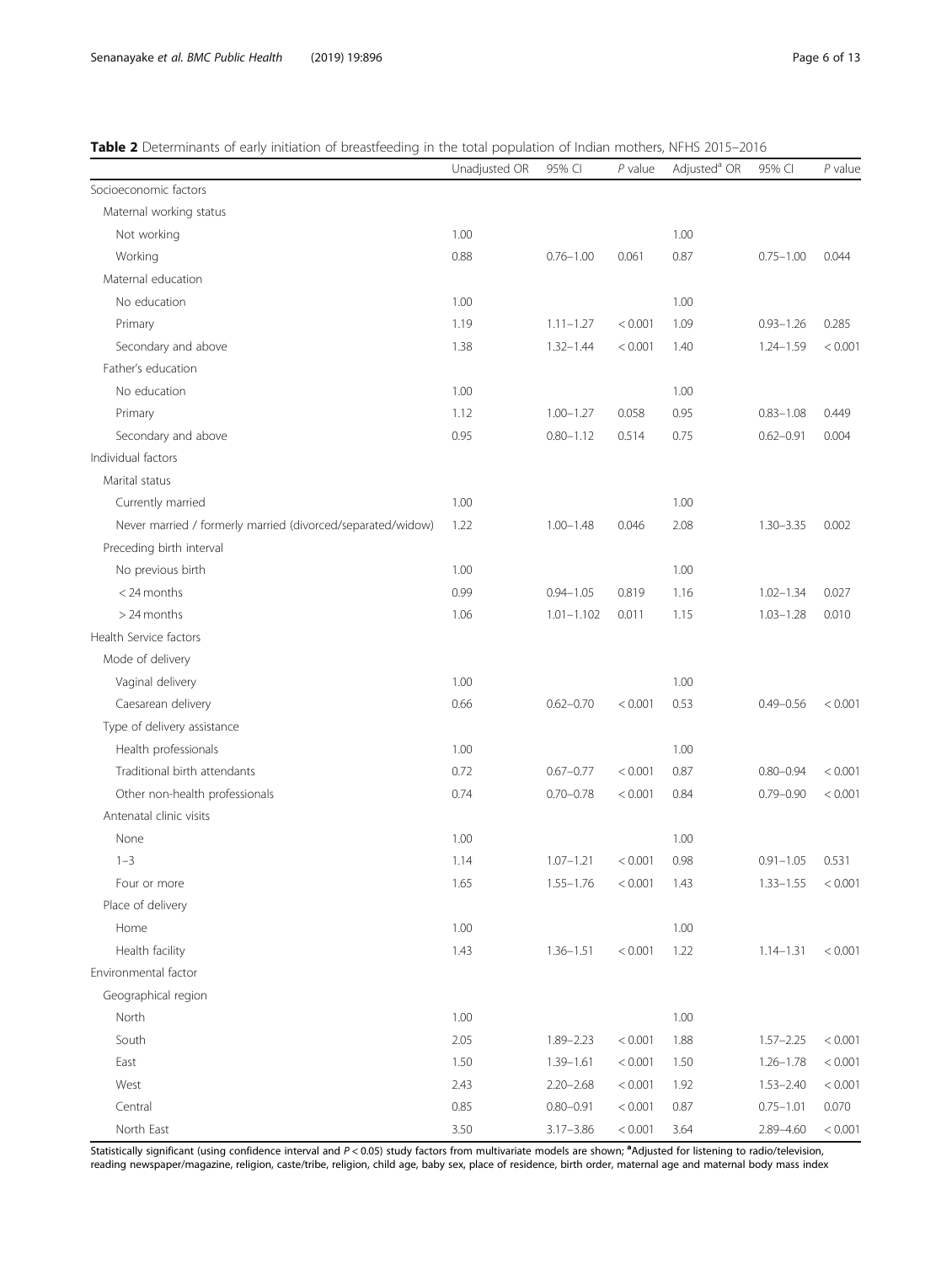<span id="page-6-0"></span>

| Table 3 Determinants of early initiation of breastfeeding in urban and rural population of Indian mothers, NFHS 2015-2016 |                 |               |          |                          |               |          |                 |               |          |                          |                          |         |
|---------------------------------------------------------------------------------------------------------------------------|-----------------|---------------|----------|--------------------------|---------------|----------|-----------------|---------------|----------|--------------------------|--------------------------|---------|
|                                                                                                                           | Urban residence |               |          |                          |               |          | Rural residence |               |          |                          |                          |         |
|                                                                                                                           | Unadjusted OR   | 95% CI        | P value  | Adjusted <sup>ª</sup> OR | 95% CI        | P value  | Unadjusted OR   | 95% CI        | P value  | Adjusted <sup>ª</sup> OR | $\overline{\cup}$<br>95% | P value |
| Socio-economic factors                                                                                                    |                 |               |          |                          |               |          |                 |               |          |                          |                          |         |
| Maternal working status                                                                                                   |                 |               |          |                          |               |          |                 |               |          |                          |                          |         |
| Not working                                                                                                               | 1.00            |               |          | 1.00                     |               |          | 0.00            |               |          | 0.00                     |                          |         |
| Working                                                                                                                   | 0.88            | $0.62 - 1.24$ | 0.471    | 0.88                     | $0.62 - 1.24$ | 0.460    | 0.88            | $0.76 - 1.02$ | 0.099    | 0.87                     | $0.75 - 1.01$            | 0.071   |
| Maternal education                                                                                                        |                 |               |          |                          |               |          |                 |               |          |                          |                          |         |
| No education                                                                                                              | 1.00            |               |          | 1.00                     |               |          | 1.00            |               |          | 0.00                     |                          |         |
| Primary                                                                                                                   | 1.21            | $0.99 - 1.48$ | 0.063    | 1.03                     | $0.70 - 1.51$ | 0.881    | 1.18            | $1.10 - 1.25$ | 0.001    | 1.08                     | $0.92 - 1.26$            | 0.353   |
| Secondary and above                                                                                                       | 1.34            | $1.17 - 1.53$ | < 0.001  | 1.33                     | $0.95 - 1.87$ | 0.093    | 1.38            | $1.32 - 1.45$ | < 0.001  | 1.40                     | $1.23 - 1.59$            | 0.001   |
| Father's education                                                                                                        |                 |               |          |                          |               |          |                 |               |          |                          |                          |         |
| No education                                                                                                              | 1.00            |               |          | 1.00                     |               |          | 1.00            |               |          | 0.00                     |                          |         |
| Primary                                                                                                                   | 0.84            | $0.59 - 1.21$ | 0.349    | 0.76                     | $0.51 - 1.12$ | 0.168    | 1.18            | $1.05 - 1.33$ | 0.006    | 1.00                     | $0.87 - 1.14$            | 0.981   |
| Secondary and above                                                                                                       | 0.66            | $0.45 - 0.98$ | 0.041    | 0.59                     | $0.37 - 0.94$ | 0.028    | 1.02            | $0.85 - 1.23$ | 0.798    | 0.81                     | $0.66 - 1.00$            | 0.050   |
| Individual factors                                                                                                        |                 |               |          |                          |               |          |                 |               |          |                          |                          |         |
| Marital status                                                                                                            |                 |               |          |                          |               |          |                 |               |          |                          |                          |         |
| Currently married                                                                                                         | 1.00            |               |          | 1.00                     |               |          | 1.00            |               |          | 1.00                     |                          |         |
| Never married / formerly married<br>(divorced/separated/widow)                                                            | 1.13            | $0.71 - 1.78$ | 0.505    | 231                      | $0.76 - 7.03$ | 0.141    | 1.25            | $1.01 - 1.56$ | 0.037    | 1.96                     | $1.17 - 3.28$            | 0.010   |
| Health service factors                                                                                                    |                 |               |          |                          |               |          |                 |               |          |                          |                          |         |
| Mode of delivery                                                                                                          |                 |               |          |                          |               |          |                 |               |          |                          |                          |         |
| Vaginal delivery                                                                                                          | 1.00            |               |          | 1.00                     |               |          | 0.00            |               |          | 00.1                     |                          |         |
| Caesarean delivery                                                                                                        | 0.57            | $0.51 - 0.64$ | < 0.001  | 0.51                     | $0.44 - 0.57$ | < 0.001  | 0.69            | $0.64 - 0.73$ | < 0.001  | 0.54                     | $0.50 - 0.58$            | 10000   |
| Type of delivery assistance                                                                                               |                 |               |          |                          |               |          |                 |               |          |                          |                          |         |
| Health professionals                                                                                                      | 1.00            |               |          | 1.00                     |               |          | 1.00            |               |          | 1.00                     |                          |         |
| Traditional birth attendants                                                                                              | 0.67            | $0.55 - 0.83$ | < 0.001  | 0.83                     | $0.66 - 1.05$ | 0.118    | 0.73            | $0.68 - 0.79$ | < 0.001  | 0.88                     | $0.81 - 0.96$            | 0.002   |
| Other non-health professionals                                                                                            | 0.72            | $0.62 - 0.84$ | < 0.001  | 0.81                     | $0.68 - 0.96$ | 0.015    | 0.74            | $0.70 - 0.79$ | 0.001    | 0.85                     | $0.80 - 0.91$            | 10000   |
| Antenatal Clinic visits                                                                                                   |                 |               |          |                          |               |          |                 |               |          |                          |                          |         |
| None                                                                                                                      | 1.00            |               |          | 1.00                     |               |          | 0.00            |               |          | 0.00                     |                          |         |
| $\sqrt{-3}$                                                                                                               | 0.91            | $0.76 - 1.10$ | 0.350    | 0.82                     | $0.66 - 1.02$ | 0.070    | 1.19            | $1.12 - 1.27$ | < 0.001  | 1.02                     | $0.95 - 1.09$            | 0.663   |
| Four or more                                                                                                              | 1.32            | $1.11 - 1.57$ | 0.002    | 1.24                     | $1.00 - 1.53$ | 0.051    | 1.74            | $1.63 - 1.86$ | $<0.001$ | 1.48                     | $1.36 - 1.60$            | 10000   |
| Place of delivery                                                                                                         |                 |               |          |                          |               |          |                 |               |          |                          |                          |         |
| Home                                                                                                                      | 0.00            |               |          | 1.00                     |               |          | 1.00            |               |          | 1.00                     |                          |         |
| Health facility                                                                                                           | 1.53            | $1.30 - 1.81$ | $<0.001$ | 1.45                     | $1.18 - 1.78$ | $<0.001$ | 1.40            | $1.32 - 1.48$ | $<0.001$ | 1.19                     | $1.11 - 1.27$            | < 0.001 |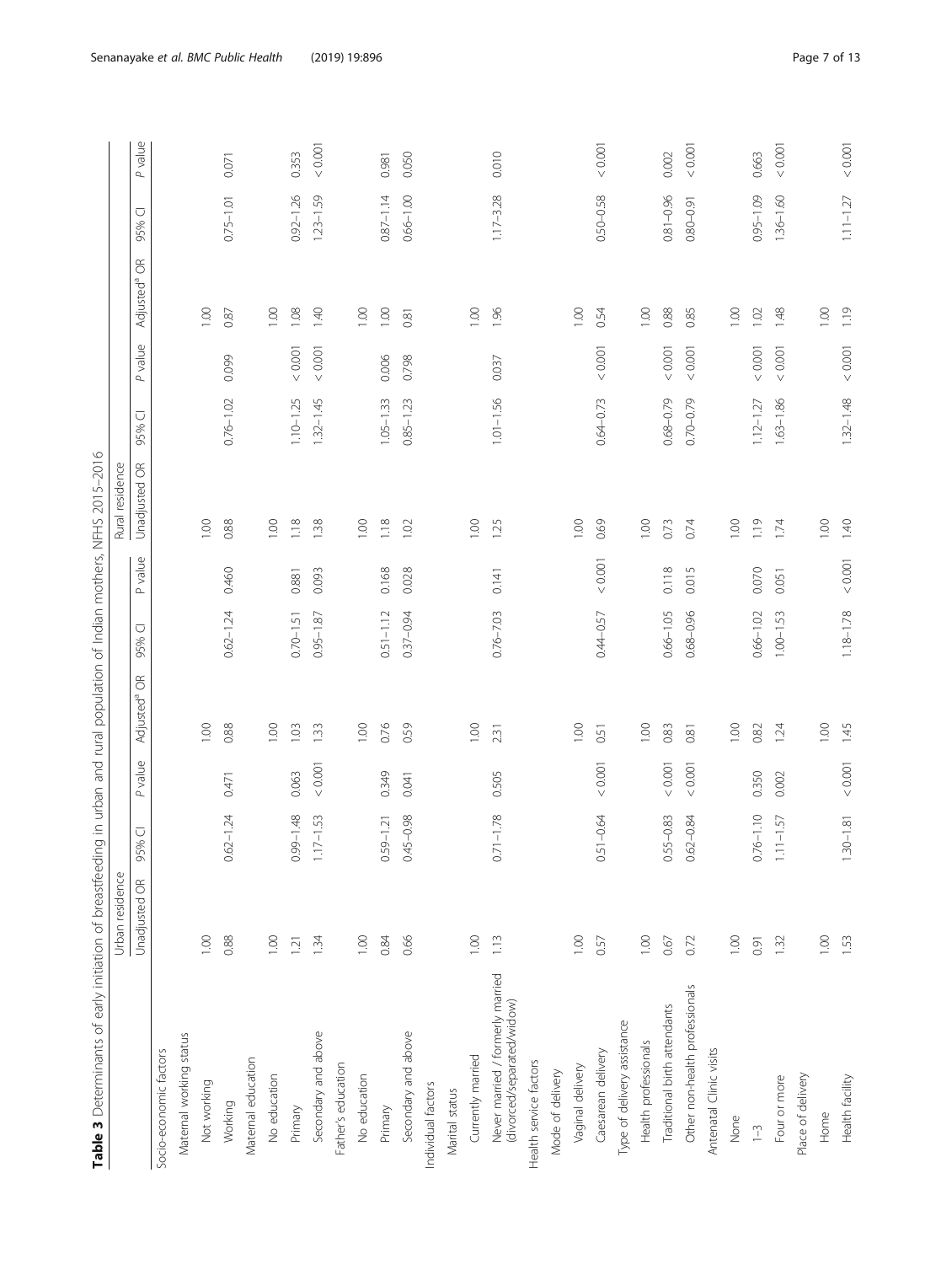| Table 3 Determinants of early initiation of breastfeeding in urban and rural population of Indian mothers, NFHS 2015-2016 (Continued) |                 |                           |                |                            |                                                                                                               |                            |                            |   |                       |  |
|---------------------------------------------------------------------------------------------------------------------------------------|-----------------|---------------------------|----------------|----------------------------|---------------------------------------------------------------------------------------------------------------|----------------------------|----------------------------|---|-----------------------|--|
|                                                                                                                                       | Jrban residence |                           |                |                            | Rural residence                                                                                               |                            |                            |   |                       |  |
|                                                                                                                                       |                 |                           |                |                            | Dradjusted OR 95% OR Pvalue Adjusted® OR Pvalue Unadjusted OR 95% OR 95% OR Pvalue Adjusted® OR 95% OR Pvalue |                            |                            |   |                       |  |
| Environmental factors                                                                                                                 |                 |                           |                |                            |                                                                                                               |                            |                            |   |                       |  |
| Geographical region                                                                                                                   |                 |                           |                |                            |                                                                                                               |                            |                            |   |                       |  |
| North                                                                                                                                 |                 |                           | $\frac{8}{10}$ |                            | S                                                                                                             |                            |                            | S |                       |  |
| South                                                                                                                                 | 230             | $-97-2.69$ < 0.001 2.21   |                | $1.57 - 3.09$ < 0.001 1.92 |                                                                                                               |                            | $1.74 - 2.11 < 0.001$ 1.67 |   | $-35 - 2.05 < 0.001$  |  |
| East                                                                                                                                  | œ               | $-56 - 2.25 < 0.001$ 1.39 |                | $0.94 - 2.04$ $0.100$ 1.41 |                                                                                                               | $1.30 - 1.53 < 0.001$ 1.56 |                            |   | $1.29 - 1.88$ < 0.001 |  |

Statistically significant (using confidence interval and P < 0.05) study factors from multivariate models are shown; "Adjusted for listening to radio/television, reading newspaper/magazine, religion, caste/tribe, religion, Statistically significant (using confidence interval and P < 0.05) study factors from multivariate models are shown; aAdjusted for listening to radio/television, reading newspaper/magazine, religion, caste/tribe, religion, child age, baby sex, maternal age, birth order, birth interval and maternal body mass index

246 0.67

North-East Central

West 2.52 2.09–3.04 < 0.001 1.63 1.09–2.46 0.019 2.40 2.14–2.68 < 0.001 2.14 1.66–2.75 < 0.001 2.14 Central 0.77 0.67–0.89 < 0.001 0.67 0.49–0.91 0.011 0.87 0.80–0.93 < 0.001 0.95 0.80–1.13 0.556 North-East 2.99 2.48–3.60 < 0.001 2.46 1.60–3.79 < 0.001 3.52 3.15–3.94 < 0.001 4.04 3.09–5.27 < 0.001

 $1.63$ 

 $<0.001$ 

2.09-3.04  $0.67 - 0.89$ 2.48-3.60

252  $0.77$ 2.99

West

 $< 0.001$  $< 0.001$ 

 $1.08 - 2.46$  $0.49 - 0.91$  $1.60 - 3.79$ 

 $10000$ 

 $1.66 - 2.75$  $0.80 - 1.13$  $3.09 - 5.27$ 

 $2.14$ 0.95 4.04

 $< 0.001$ 

 $2.14 - 2.68$ 0.80-0.93  $3.15 - 3.94$ 

2.40  $0.87$ 3.52

0.019  $0.011$   $< 0.001$ 

 $< 0.001$  $10000$ 

0.556

 $< 0.001$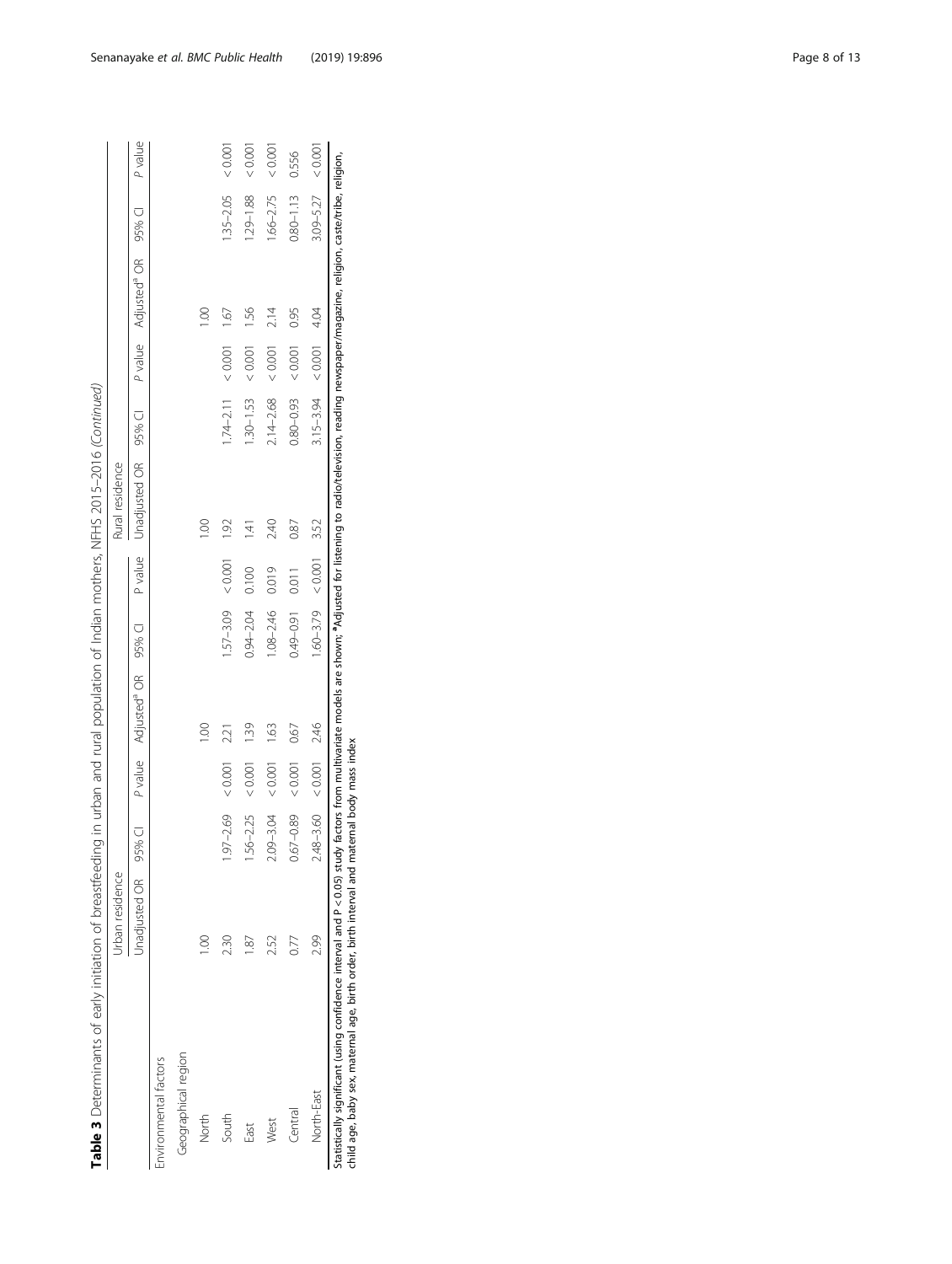0.80–0.91; P < 0.001 for other non-health professionals). In urban areas, caesarean birthing and receiving birthing assistance from non-health professionals, who were not TBAs, reduced the likelihood of initiating breastfeeding within 1 h of birth compared to vaginal birthing and receiving assistance from health professionals (AOR: 0.51, 95% CI: 0.44–0.57; P < 0.001 for caesarean births and AOR: 0.81, 95% CI: 0.68–0.96;  $P = 0.01$  for other nonhealth professionals). Rural mothers who attended 4 or more ANC visits were more likely to timely initiate breastfeeding (AOR: 1.48, 95% CI: 1.36–1.60; P < 0.001).

Among rural mothers, the likelihood of EIBF was increased in those who resided in the North-Eastern, Southern, Western and Eastern regions, similar to the results for the total population and urban residence [Table [3](#page-6-0)]. In urban areas, mothers in the North-Eastern, Western and Southern regions were more likely to breastfeed within the first hour post-birth compared to those in the Northern region (AOR: 2.46, 95% CI: 1.60– 3.79; P < 0.001 for North-East; AOR: 1.63, 95% CI: 1.08– 2.46; P < 0.001 for West and AOR: 2.21, 95% CI: 1.57– 3.09; P < 0.001 for South). Central region mothers were 33% less likely to timely breastfeed their babies compared to North region mothers (AOR: 0.67, 95% CI: 0.49–0.91;  $P = 0.011$  [Table [3](#page-6-0)].

## **Discussion**

Our study showed that 41.5% of Indian mothers initiated breastfeeding within 1-h post-birth. This proportion was almost similar to mothers who resided in both rural (41.0%) and urban (42.9%) areas, with substantial difference among mothers who resided in urban areas compared to those who lived in rural areas of India. The prevalence and likelihood of EIBF was highest in Indian mothers who reported frequent health service contacts and those with higher educational attainment, with minor differences in both rural and urban dwellers. The prevalence of EIBF varied in the regions of India. Residence in the Southern, Eastern, Western and North-Eastern regions were associated with EIBF practice in India. This was despite the fact that the North-East region had the lowest percentage of EIBF in all populations. Residing in rural areas of the Central region was associated with delayed EIBF. The present study found that birthing at home, by caesarean delivery or receiving delivery assistance from non-health professionals were associated with decreased likelihood of EIBF in all populations.

The present study showed that India's EIBF prevalence was well below the recommended level (41.5% as against the expected 90%). Nevertheless, it is important to note that India's current EIBF rate is due to the implementation of an array of national child health programmes (i.e., the National Health Mission in partnership with the Indian

Academy of Paediatrics and mass media campaigns) [\[15](#page-11-0)] that saw EIBF prevalence increase from 24.5% in 2006 [[23](#page-11-0)] to 41.5% in 2016. This improvement in EIBF prevalence demonstrates not only that infant feeding interventions that are context-specific could improve breastfeeding practices, but that well-coordinated child health programmes could make a significant impact in children's health and well-being in both the short- and long-term [[8](#page-11-0), [41](#page-11-0)].

Consistent with findings from a systematic review conducted for South Asia [\[42](#page-11-0)] and studies from India [\[43](#page-11-0)], Pakistan  $[44]$  $[44]$ , Bangladesh  $[45]$  and Nepal  $[46]$  $[46]$ , our study indicated that higher maternal educational attainment in the total population was associated with EIBF compared to those with no schooling. Evidence has shown that higher maternal education has significant impact on child nutrition and well-being [[47](#page-11-0)–[50](#page-11-0)]. This may be due to the increased receptivity of a mother with formal education to health promotion campaigns and their empowerment status within the household to make informed health-related decisions [\[51](#page-11-0), [52\]](#page-12-0). The association between higher maternal educational attainment and EIBF highlights the wide-ranging importance of improving women's access to quality education, in line with the Sustainable Development Goal–4 (SDG–4), which aims to ensure that all girls and boys complete free, equitable and quality primary and secondary education by the year 2030 [[53](#page-12-0)].

Difficulties in accessing health care services such as ANC have been shown to form significant barriers in initiating breastfeeding within the first hour of birth [[54](#page-12-0)–[56](#page-12-0)]. Our study indicated that receiving four or more ANC sessions was associated with increased likelihood of EIBF in the total population. This finding is consistent with previous studies conducted in Sri Lanka [[19,](#page-11-0) [57](#page-12-0)], Nepal [[46](#page-11-0)] and Bangladesh [[58\]](#page-12-0) which found that no or less than four ANC visits was associated with delayed EIBF. These findings suggest that the health messages provided during ANC sessions could improve mothers' adherence to the WHO breastfeeding recommendations [[59\]](#page-12-0). For example, step 3 of the revised Baby-Friendly Hospital Initiative (BFHI) indicates that all pregnant women and their families should be informed of the importance and management of breastfeeding in ANC sessions [\[60](#page-12-0)]. Increasing ANC uptake would ensure improvements in India's BFHI, a global breastfeeding strategy to promote, protect and support optimal lactation among new mothers  $[61]$  $[61]$ . Between 2015 and 2018, the World Breastfeeding Trends Initiative – India (WBTi) scored the country zero out of 10 indicators used to assess the country's BFHI as there was no data on the total hospitals (both public & private) and maternity facilities designated or reassessed as "Baby Friendly" in line with global criteria [[62](#page-12-0), [63\]](#page-12-0). This implies that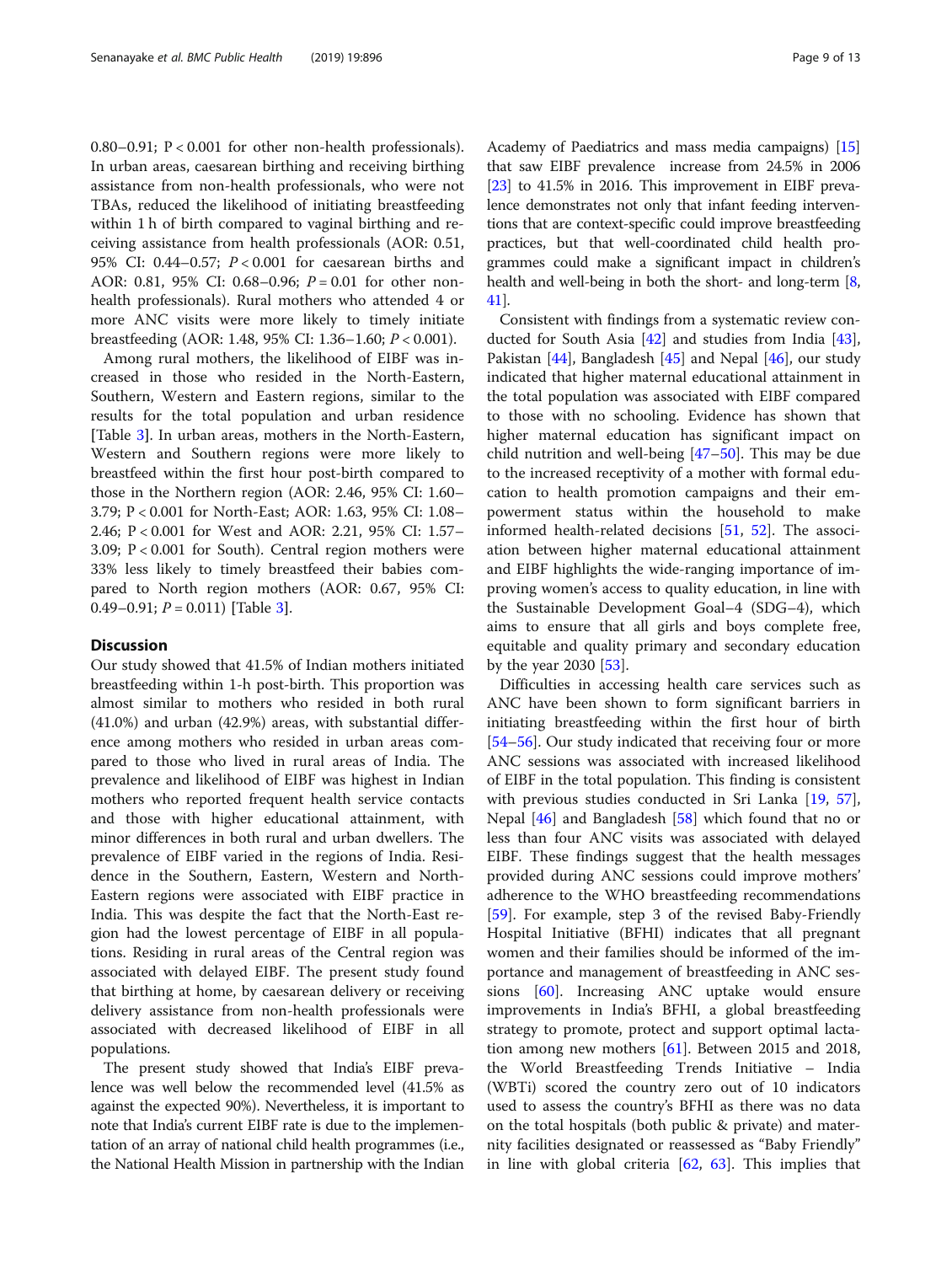efforts need to be made to realign or refine current breastfeeding programs (such as the Mother's Absolute Affection programme [[64\]](#page-12-0)) in line with global best practices.

Since the year 1997, improving ANC access has been a priority for the Government of India, where key strategic initiatives have resulted in free-of-charge maternal and child health services, as well as the 24-h operation of primary health care centres in the rural areas [[65](#page-12-0)–[67](#page-12-0)]. Despite these interventions in health service delivery, the utilisation of these services has been limited [\[24](#page-11-0)]. This is evident in the current study, with demographic data showing that 70.3% of urban mothers who initiated breastfeeding within 1-h of birth attended four or more ANC visits compared to 50.8% of rural mothers, further highlighting the disparities in health service utilisation in India. This finding is in line with previous studies which demonstrated wide rural-urban disparities in ANC utilisation in India [\[68,](#page-12-0) [69](#page-12-0)]. The continued improvement in public health infrastructure in conjunction with the development of health programmes that aim to increase ANC utilisation will likely have a significant impact on EIBF and subsequent infant health in India.

The present study showed differences in rural-urban residence in relation to the increased likelihood of EIBF. Higher maternal education and frequent ANC  $(≥4)$  visits were associated with EIBF among mothers residing in rural areas compared to those living in the urban areas. It is uncertain as to why mothers in rural compared to urban areas would be more inclined to timely initiate breastfeeding; however, government funded ruralspecific MCH interventions such as the NRHM – which aimed to address the health needs of under-served rural areas – may have played a role [\[21](#page-11-0)]. To our knowledge, this is the first study to consider the determining factors of EIBF in rural-urban settings in India. Therefore, further studies that explore the potential reasons for why rural mothers may be more likely to timely initiate breastfeeding compared to their urban counterparts are warranted.

Appropriate birthing-related circumstances are essential in encouraging mothers to timely initiate breastfeeding [[42\]](#page-11-0). Our analysis showed that birthing in a health facility was associated with EIBF compared to home birthing, regardless of rural-urban residence. These results are consistent with the literature from Bangladesh [[58\]](#page-12-0), Sri Lanka [\[70](#page-12-0)] and Nepal [\[46](#page-11-0)]. In addition, delivery assisted by health professionals was associated with EIBF compared to TBAs or other non-health professionals' assisted delivery. Notably, the mode of delivery was also of great significance, with caesarean birthing potentially negating some of the positive effects of health facility birthing on EIBF practice. Consistent with previous Indian studies, as well as the broader literature [\[43](#page-11-0), [71](#page-12-0)– [73\]](#page-12-0), we found that caesarean birth was associated with delayed EIBF compared to vaginal birth. A recent systematic review has suggested that the impact of caesarean birth on EIBF may be due to the post-operative care that possibly disrupts the early skin-to-skin contact which supports EIBF [\[74](#page-12-0)]. Despite this challenge, evidence suggests that EIBF is feasible even after caesarean delivery if health professionals are well-trained to provide the necessary support and guidance to the mother [[75,](#page-12-0) [76\]](#page-12-0). It is, therefore, essential that initiatives aimed at increasing breastfeeding should include the training of health professionals and establishment of 'Baby Friendly' health facilities to appropriately support mothers to breastfeed within the first hour of birth [\[77](#page-12-0)].

The present study found that the odds of timely initiation of breastfeeding were highest in the North-East, South, East and West of India compared to the Northern region, irrespective of rural-urban residence. In contrast, the Central region was associated with delayed EIBF in both the total population and urban residence compared to the Northern region, which is consistent with previous studies conducted in India that found reduced odds of EIBF in the Central region of India [[19](#page-11-0), [43\]](#page-11-0).The underlying reasons for the regional variations in EIBF practice have not yet been adequately elucidated in the literature. However, plausible reasons may be due to the local cultural attitudes such as the negative perceptions towards the use of the first milk (colostrum) [\[78](#page-12-0)], advice from mothers-in-law that does not promote optimal breastfeeding [[42](#page-11-0)] and the mother's prenatal intention not to breastfeed [\[79](#page-12-0)]. In India, there is a need to provide region-specific policies and interventions that target mothers in their local communities, as well as the involvement of family members and community leaders in order to improve EIBF practice. Our analysis also indicated that higher father's education and being formerly or never married never were associated with delayed EIBF. Additional studies are needed to investigate the factors associated with regional variations of EIBF, as well as the impact of father's education status and marital status on EIBF in India.

#### Study limitations and strengths

The study has methodological limitations that should be considered. First, we used cross-section data for the study, indicating that a clear temporal association between the study factors and EIBF cannot be established. Second, the information on the study factors and outcome variable were based on self-reporting. This is a source of recall or measurement bias, which could result in an overestimation or underestimation of the association between the study factors and EIBF. Third, a lack of assessment of unmeasured confounding factors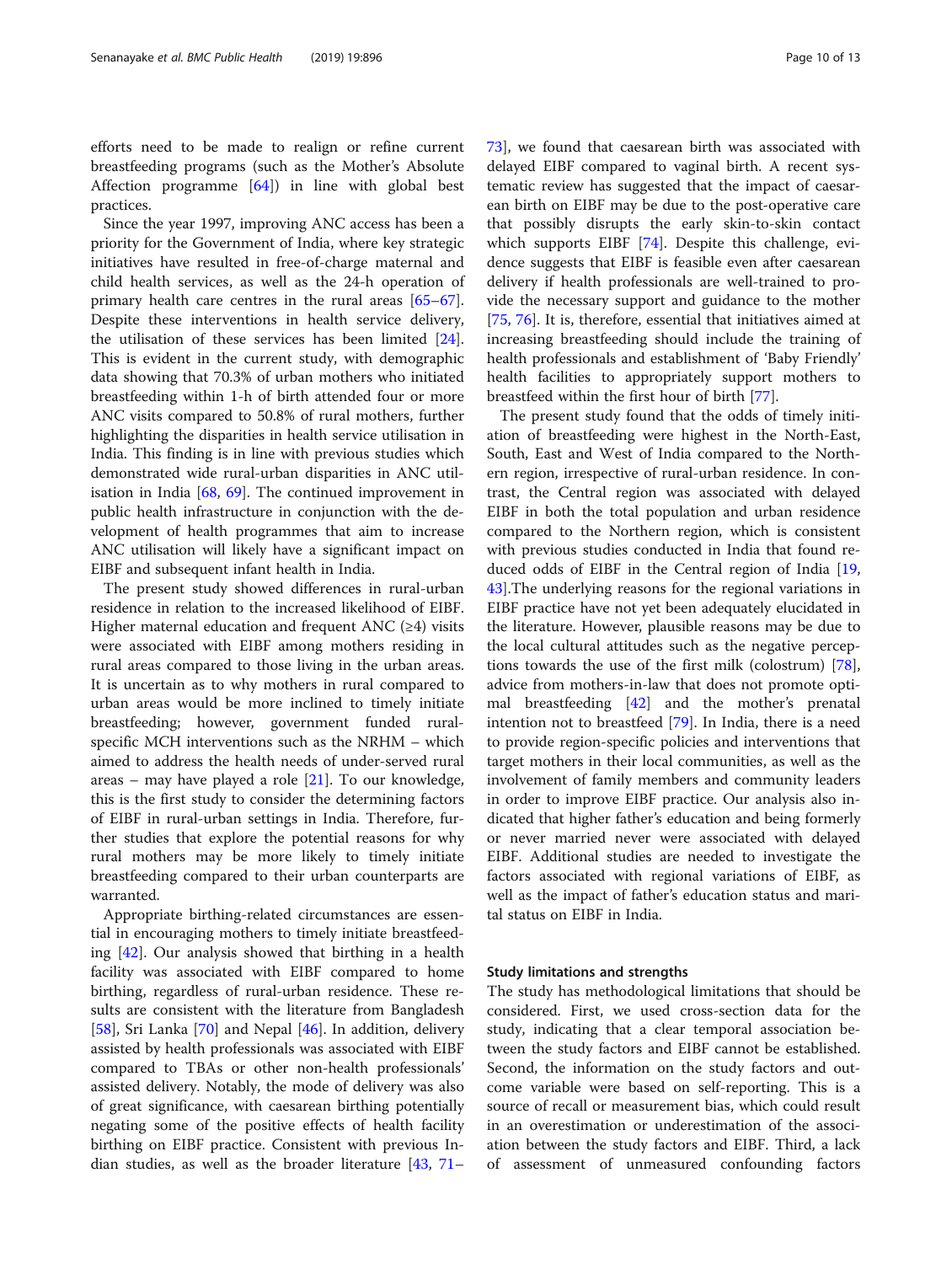<span id="page-10-0"></span>(instrumental vaginal birth, cultural reasons, health professional's knowledge of EIBF or family dynamics) may have affected the association between the primary and secondary outcomes.

Despite the limitations, the study has strengths. First, we believe that the possible effect of selection bias is unlikely to impact the study findings based on the nationally representative nature of the sample size and the high response rates (94–99.6%). Second, the NFHS-4 data, including the study factors and EIBF were collected by trained personnel who used standardised questionnaires to ensure consistency across all Indian states and territories. Finally, our study provides relevant contextual evidence on key modifiable determinants of EIBF in one of the world's largest populations to advocate for appropriate policies and interventions that seek to promote EIBF practice in India.

## Conclusion

Our study suggests that less than half of Indian mothers initiated breastfeeding within 1-h post-birth (41.5%), with a significant difference in both rural and urban EIBF prevalence (41.0 and 42.9%, respectively). Higher maternal education, frequent ANC visits, birthing in a health facility and residence in the North-East, South, West and East regions were associated with EIBF in India, regardless of rural-urban residence. In contrast, we found that mothers delayed breastfeeding after birth if they lived in the Central region, received delivery assistance from non-health professionals or gave birth through caesarean section. In India, it is essential that health promotion campaigns to improve EIBF should be region-specific and should focus on mothers with no schooling and those with limited access to healthcare facilities to maximise impacts.

## Additional file

[Additional file 1:](https://doi.org/10.1186/s12889-019-7246-7) Characteristics of the study population, 2015-2016 India NFHS. (DOCX 24 kb)

#### Abbreviations

BFHI: Baby-Friendly Hospital Initiative; DHS: Demographic and health survey; EIBF: Early initiation of breastfeeding; IIPS: International Institute for Population Sciences; NFHS: National Family and Health Survey; NRHM: National Rural Health Mission; OR: Odds ratio; UNICEF: United Nations Children's Fund; WHO: World Health Organization

#### Acknowledgements

The authors are grateful to Measure DHS, ICF International, Rockville, Marylands, USA for providing the data for the analysis.

#### Authors' contributions

PS contributed to the conceptualisation of the study and data analyses, obtained the data, drafted the original manuscript, compiled and interpreted the results and critically revised the manuscript as submitted. EO contributed to the data interpretation and critical revision of the manuscript as submitted. FAO conceptualised the study, analysed the data, contributed to

the interpretation of data, provided overall supervision and critically revised the manuscript as submitted. All authors read and approved the final manuscript as submitted.

#### Funding

This study received no specific grant from any funding agency in public, commercial or not-for-profit sectors.

#### Availability of data and materials

The analysis was based on the datasets collected for the India Demographic and Health Survey. Information on the data and content can be assessed at [http://www.dhsprogram.com/data/available-datasets.cfm.](http://www.dhsprogram.com/data/available-datasets.cfm)

#### Ethics approval and consent to participate

The Ethics Review Board at the International Institute for Population Sciences, Mumbai, India granted Measure DHS/ICF International ethical approvals before the surveys were conducted, with written informed consent obtained from participants during the surveys. The questionnaires used for the survey were reviewed and approved by ICF International Institutional Review Board (IRB) to ensure they met the United States Department of Health and Human Services regulations for the protection of human participants, as well as the host country's IRB, to ensure compliance with national laws. Approval was sought from Measure DHS and permission was granted for this use.

#### Consent for publication

This article contains no personal data in any form.

## Competing interests

FAO is an Editorial Board Member of BMC Public Health but did not play any role in the peer-review and decision making process for this manuscript. The other authors declare that they have no competing interests.

#### Author details

<sup>1</sup>Translational Health Research Institute (THRI), School of Medicine, Western Sydney University, Campbelltown Campus, Locked Bag 1797, Penrith, NSW 2571, Australia. <sup>2</sup>Medical Education Unit, School of Medicine, Western Sydney University, Locked Bag 1797, Penrith, NSW 2571, Australia. <sup>3</sup>Prescot Specialist Medical Centre, Welfare Quarters, Makurdi, Benue State, Nigeria.

#### Received: 16 July 2018 Accepted: 27 June 2019 Published online: 08 July 2019

#### References

- 1. Garcia CR, Mullany LC, Rahmathullah L, Katz J, Thulasiraj RD, Sheeladevi S, et al. Breast-feeding initiation time and neonatal mortality risk among newborns in South India. J Perinatol 2011;31(6):397–403. Epub 2010/12/18. doi: [https://doi.org/10.1038/jp.2010.138.](https://doi.org/10.1038/jp.2010.138) PubMed PMID: [21164424](https://www.ncbi.nlm.nih.gov/pubmed/21164424).
- 2. Edmond KM, Zandoh C, Quigley MA, Amenga-Etego S, Owusu-Agyei S, Kirkwood BR. Delayed breastfeeding initiation increases risk of neonatal mortality. Pediatrics. 2006;117(3):e380–e386. Epub 2006/03/03. doi: [https://](https://doi.org/10.1542/peds.2005-1496) [doi.org/10.1542/peds.2005-1496.](https://doi.org/10.1542/peds.2005-1496) PubMed PMID: 16510618.
- Mullany LC, Katz J, Li YM, Khatry SK, LeClerq SC, Darmstadt GL, et al. Breastfeeding patterns, time to initiation, and mortality risk among newborns in southern Nepal. J Nutr 2008;138(3):599–603. Epub 2008/02/22. doi: [https://](https://doi.org/10.1093/jn/138.3.599) [doi.org/10.1093/jn/138.3.599](https://doi.org/10.1093/jn/138.3.599). PubMed PMID: 18287373; PubMed Central PMCID: PMCPMC2366167.
- 4. Debes AK, Kohli A, Walker N, Edmond K, Mullany LC. Time to initiation of breastfeeding and neonatal mortality and morbidity: a systematic review. BMC Public Health. 2013;13 Suppl 3:S19. Epub 2014/02/26. doi: [https://doi.](https://doi.org/10.1186/1471-2458-13-S3-S19) [org/10.1186/1471-2458-13-S3-S19](https://doi.org/10.1186/1471-2458-13-S3-S19). PubMed PMID: 24564770; PubMed Central PMCID: PMCPMC3847227.
- 5. Turfkruyer M, Verhasselt V. Breast milk and its impact on maturation of the neonatal immune system. Curr Opin Infect Dis. 2015;28(3):199–206.
- 6. Wang H, Bhutta AZ, Coates MM, Coggeshall M, Dandona L, Diallo K, et al. Global, regional, national, and selected subnational levels of stillbirths, neonatal, infant, and under-5 mortality during 1980-2015: a systematic analysis for the global burden of disease study 2015. Lancet. 2016;388:1725–74.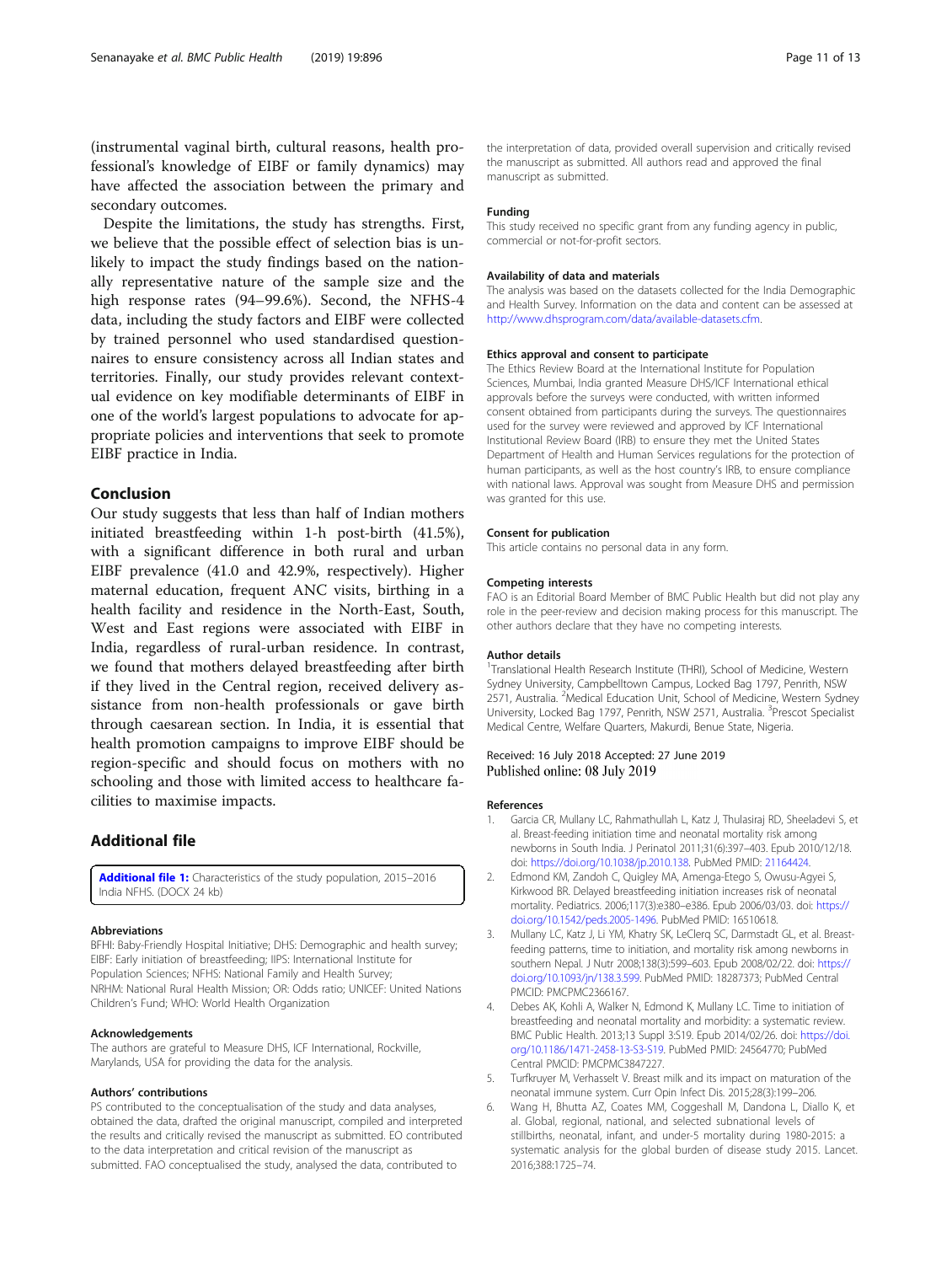- <span id="page-11-0"></span>7. NEOVITA Study Group. Timing of initiation, patterns of breastfeeding, and infant survival: prospective analysis of pooled data from three randomised trials. Lancet Glob Health. 2016;4(4):e266–e75.
- Victora CG, Bahl R, Barros AJ, França GV, Horton S, Krasevec J, et al. Breastfeeding in the 21st century: epidemiology, mechanisms, and lifelong effect. Lancet. 2016;387(10017):475–90.
- Ogbo FA, Agho K, Ogeleka P, Woolfenden S, Page A, Eastwood J. Infant feeding practices and diarrhoea in sub-Saharan African countries with high diarrhoea mortality. PLoS One. 2017;12(2):e0171792.
- 10. Agho KE, Ogeleka P, Ogbo FA, Ezeh OK, Eastwood J, Page A. Trends and predictors of prelacteal feeding practices in Nigeria (2003–2013). Nutrients. 2016;8(8):462.
- 11. Khan J, Vesel L, Bahl R, Martines JC. Timing of breastfeeding initiation and exclusivity of breastfeeding during the first month of life: effects on neonatal mortality and morbidity—a systematic review and meta-analysis. Matern Child Health J. 2015;19(3):468–79.
- 12. United Nations Children's Fund. Tracking Progress for Breastfeeding Policies and Programmes. New York: 2017.
- 13. Takahashi K, Ganchimeg T, Ota E, Vogel JP, Souza JP, Laopaiboon M, et al. Prevalence of early initiation of breastfeeding and determinants of delayed initiation of breastfeeding: secondary analysis of the WHO global survey. Sci Rep. 2017;7:44868.
- 14. Jones G, Steketee RW, Black RE, Bhutta ZA, Morris SS, Group BCSS. How many child deaths can we prevent this year? Lancet. 2003;362(9377):65–71.
- 15. Aguayo VM, Gupta G, Singh G, Kumar R. Early initiation of breast feeding on the rise in India. BMJ Glob Health 2016;1(2):e000043. Epub 2017/06/08. doi: [https://doi.org/10.1136/bmjgh-2016-000043.](https://doi.org/10.1136/bmjgh-2016-000043) PubMed PMID: 28588936; PubMed Central PMCID: PMCPMC5321339.
- 16. Patel A, Banerjee A, Kaletwad A. Factors associated with prelacteal feeding and timely initiation of breastfeeding in hospital-delivered infants in India. J Hum Lact. 2013;29(4):572–8.
- 17. Sharma A, Thakur PS, Tiwari R, Kasar PK, Sharma R, Kabirpanthi V. Factors associated with early initiation of breastfeeding among mothers of tribal area of Madhya Pradesh, India: a community based cross sectional study. International Journal of Community Medicine and Public Health. 2017;3(1): 194–9.
- 18. Badaya N, Jain S, Kumar N. Time of initiation of breastfeeding in various modes of delivery and to observe the effect of low birth weight and period of gestation on initiation of breastfeeding. International Journal of Contemporary Pediatrics. 2018;5(4):1509–17.
- 19. Dibley MJ, Roy SK, Senarath U, Patel A, Tiwari K, Agho KE, et al. Acrosscountry comparisons of selected infant and young child feeding indicators and associated factors in four south Asian countries. Food Nutr Bull 2010; 31(2):366–375. Epub 2010/08/17. doi: [https://doi.org/10.1177/156482651](https://doi.org/10.1177/156482651003100224) [003100224](https://doi.org/10.1177/156482651003100224). PubMed PMID: 20707239.
- 20. Maternal and Child Health Integrated Program. India's Reproductive, Maternal, Newborn, Child, and Adolescent Health (RMNCH+A) Strategy Online: Maternal and Child Health Integrated Program; 2014 [cited 2019 May 28]. Available from: [https://www.mchip.net/sites/default/files/RMNCH+](https://www.mchip.net/sites/default/files/RMNCH+A%20in%20India.pdf) [A%20in%20India.pdf.](https://www.mchip.net/sites/default/files/RMNCH+A%20in%20India.pdf)
- 21. Gupta M, Angeli F, van Schayck OC, Bosma H. Effectiveness of a multiplestrategy community intervention to reduce maternal and child health inequalities in Haryana, North India: a mixed-methods study protocol. Glob Health Action. 2015;8(1):25987.
- 22. O'Neil S, Naeve K, Ved R. An examination of the maternal health quality of care landscape in India. Chicago, IL: Mathematica Policy Research; 2017.
- 23. International Institute for Population Sciences (IIPS), Macro International. National Family Health Survey (NFHS-3), 2005–06. Mumbai, India IIPS., 2007.
- 24. International Institute for Population Sciences (IIPS), ICF. National Family Health Survey (NFHS-4), Andhra Pradesh. Mumbai, India IIPS., 2018.
- International Institute for Population Sciences (IIPS), ICF. National Family Health Survey (NFHS-4), West Bengal. Mumbai, India IIPS, 2017.
- 26. International Institute for Population Sciences (IIPS), ICF. National Family Health Survey (NFHS-4), Bihar. Mumbai, India IIPS, 2017.
- 27. Barik D, Thorat A. Issues of unequal access to public health in India. Front Public Health. 2015;3:245.
- 28. Mitra A, Murayama M. Rural to urban migration: a district-level analysis for India. International Journal of Migration, Health and Social Care. 2009;5(2): 35–52.
- 29. Patil AV, Somasundaram K, Goyal R. Current health scenario in rural India. Aust J Rural Health. 2002;10(2):129–35.
- 30. Balarajan Y, Selvaraj S, Subramanian S. Health care and equity in India. Lancet. 2011;377(9764):505–15.
- 31. Government of India Ministry of Home Affairs, Office of the Registrar General & Census Commissioner India. Online: Office of the Registrar General & Census Commissioner, India; 2019 [cited 2019 May 28]. Available from: [http://censusindia.gov.in/2011-Common/CensusData2011.html.](http://censusindia.gov.in/2011-Common/CensusData2011.html)
- 32. Agho KE, Ezeh OK, Ogbo FA, Enoma AI, Raynes-Greenow C. Factors associated with inadequate receipt of components and use of antenatal care services in Nigeria: a population-based study. Int Health. 2018;10(3): 172–81.
- 33. World Health Organization. Indicators for assessing infant and young child feeding practices. Geneva, Switzerland; 2008.
- 34. Ogbo FA, Eastwood J, Page A, Efe-Aluta O, Anago-Amanze C, Kadiri EA, et al. The impact of sociodemographic and health-service factors on breastfeeding in sub-Saharan African countries with high diarrhoea mortality. Public Health Nutr. 2017;20(17):3109–19.
- 35. Ogbo FA, Agho KE, Page A. Determinants of suboptimal breastfeeding practices in Nigeria: evidence from the 2008 demographic and health survey. BMC Public Health. 2015;15:259.
- 36. Chandhiok N, Singh KJ, Sahu D, Singh L, Pandey A. Changes in exclusive breastfeeding practices and its determinants in India, 1992–2006: analysis of national survey data. Int Breastfeed J. 2015;10(1):34.
- 37. Filmer D, Pritchett LH. Estimating wealth effects without expenditure data—or tears: an application to educational enrollments in states of India. Demography. 2001;38(1):115–32.
- 38. Ogbo FA, Page A, Idoko J, Agho KE. Population attributable risk of key modifiable risk factors associated with non-exclusive breastfeeding in Nigeria. BMC Public Health. 2018;(18):247. <https://doi.org/10.1186/s12889-018-5145-y>.
- World Health Organization. Primary health care, report of the international conference on primary health care, Alma-Ata, USSR, 6–12 September, 1978. Geneva, Switzerland; 1978.
- 40. International Institute for Population Sciences (IIPS), ICF. National Family Health Survey (NFHS-4), India. Mumbai, India IIPS, 2017.
- 41. Horta BL, Loret de Mola C, Victora CG. Long-term consequences of breastfeeding on cholesterol, obesity, systolic blood pressure and type 2 diabetes: a systematic review and meta-analysis. Acta Paediatr. 2015; 104(S467):30–7.
- 42. Sharma IK, Byrne A. Early initiation of breastfeeding: a systematic literature review of factors and barriers in South Asia. Int Breastfeed J 2016;11:17. Epub 2016/06/23. doi: [https://doi.org/10.1186/s13006-016-0076-7.](https://doi.org/10.1186/s13006-016-0076-7) PubMed PMID: 27330542; PubMed Central PMCID: PMCPMC4912741.
- 43. Patel A, Badhoniya N, Khadse S, Senarath U, Agho KE, Dibley MJ, et al. Infant and young child feeding indicators and determinants of poor feeding practices in India: secondary data analysis of National Family Health Survey 2005-06. Food Nutr Bull 2010;31(2):314–333. Epub 2010/08/17. doi: [https://](https://doi.org/10.1177/156482651003100221) [doi.org/10.1177/156482651003100221.](https://doi.org/10.1177/156482651003100221) PubMed PMID: 20707236.
- 44. Ali S, Ali SF, Imam AM, Ayub S, Billoo AG. Perception and practices of breastfeeding of infants 0-6 months in an urban and a semi-urban community in Pakistan: a cross-sectional study. J Pak Med Assoc 2011;61(1): 99–104. Epub 2012/03/01. PubMed PMID: 22368919.
- 45. Rahman M, Haque SE, Zahan S, Islam O. Noninstitutional births and newborn care practices among adolescent mothers in Bangladesh. J Obstet Gynecol Neonatal Nurs 2011;40(3):262–273. Epub 2011/05/19. doi: [https://](https://doi.org/10.1111/j.1552-6909.2011.01240.x) [doi.org/10.1111/j.1552-6909.2011.01240.x.](https://doi.org/10.1111/j.1552-6909.2011.01240.x) PubMed PMID: 21585526.
- 46. Subedi N, Paudel S, Rana T, Poudyal AK. Infant and young child feeding practices in Chepang communities. J Nepal Health Res Counc 2012;10(21): 141–146. Epub 2012/10/05. PubMed PMID: 23034377.
- 47. Afnan-Holmes H, Magoma M, John T, Levira F, Msemo G, Armstrong CE, et al. Tanzania's countdown to 2015: an analysis of two decades of progress and gaps for reproductive, maternal, newborn, and child health, to inform priorities for post-2015. Lancet Glob Health. 2015;3(7):e396–409.
- 48. Requejo JH, Bhutta ZA. The post-2015 agenda: staying the course in maternal and child survival. Arch Dis Child. 2015;100(Suppl 1):S76–81.
- 49. Ahmed S, Creanga AA, Gillespie DG, Tsui AO. Economic status, education and empowerment: implications for maternal health service utilization in developing countries. PLoS One. 2010;5(6):e11190.
- 50. Ogbo FA, Dhami MV, Awosemo AO, Olusanya BO, Olusanya J, Osuagwu UL, et al. Regional prevalence and determinants of exclusive breastfeeding in India. Int Breastfeed J. 2019;14:20.
- 51. Acharya P, Khanal V. The effect of mother's educational status on early initiation of breastfeeding: further analysis of three consecutive Nepal